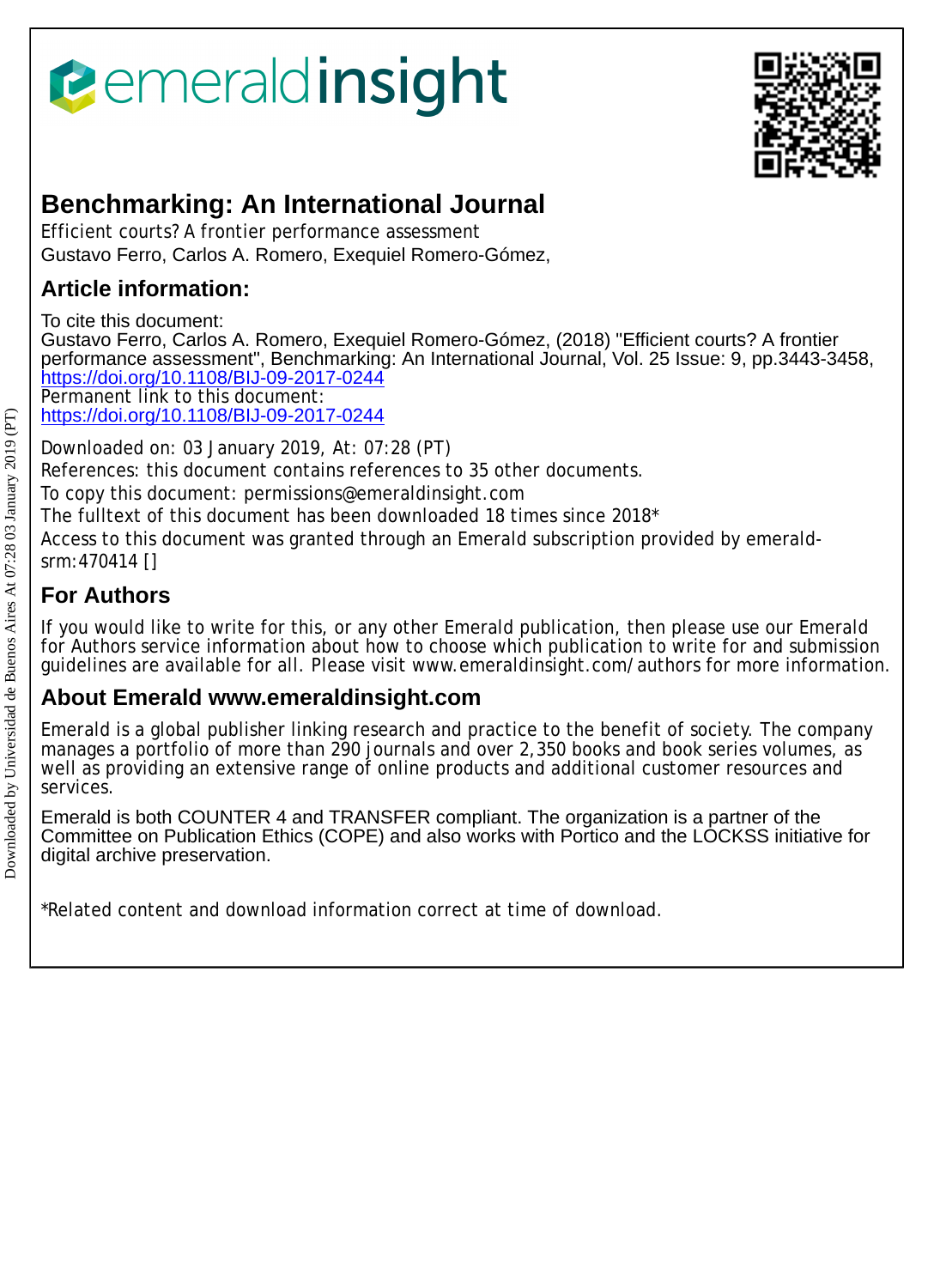## Efficient courts? A frontier performance assessment

Gustavo Ferro

Universidad del Centro de Estudios Macroeconomicos de Argentina, Buenos Aires, Argentina and National Council for Scientific and Technical Research, Buenos Aires, Argentina

Carlos A. Romero

Instituto Interdisciplinario de Economía Política de Buenos Aires (IIEP-Baires), Facultad de Ciencias Económicas, Universidad de Buenos Aires (UBA),

Buenos Aires, Argentina, and

Exequiel Romero-Gómez

Universidad de Buenos Aires, Buenos Aires, Argentina

#### Abstract

Purpose – The purpose of this paper is to build performance indicators to assess efficiency for First Instance Federal Courts in Argentina and study the determinants of efficiency in Criminal Instruction Courts.

Design/methodology/approach – The efficiency scores were determined using data envelopment analysis with a database for the period 2006–2010. Then, a search of the efficiency determinants in the Criminal Instruction Courts was performed. Four output-oriented models were developed based on various explanatory and environmental variables.

Findings – Workload is an environmental variable that significantly increased the average levels of efficiency. When analyzing explanatory factors of the efficiency levels of the Criminal Instruction Courts, surrogate judges and temporary staff are more efficient on average than tenured judges and staff.

Research limitations/implications – The method chosen permits flexibility in the analysis. Future research would be interesting to develop the underlying economic model using econometric methods.

Practical implications – This paper's contribution is twofold: first, to estimate the relative efficiency for all First Instance Federal Courts in every jurisdiction; and second, to explain the differences in efficiency in the Criminal Instruction Courts.

Social implications – This study has the potential to greatly impact the discussion of how to structure judicial procedures (from the benchmarking between different branches of Federal justice) and in the design of incentives in a judicial career (e.g. tenured vs temporary judges and clerical employees, the role of seniority of judges and clerical employees and the impact of gender in performance).

Originality/value – To the authors' knowledge, this paper is the first scholarly article to measure efficiency in Argentine justice system using mathematical programming and econometric methods. It has academic interest since it advances on the comprehension of the underlying production function of justice service provision. The paper also has social and practical implications since it permits contributing to the institutional design and opens the discussion for further sequels with other methods and complementary purposes.

Keywords Benchmarking, Data envelopment analysis, Efficiency, Courts

Paper type Research paper

#### 1. Introduction

The purpose of this paper is to build performance indicators to assess efficiency of the First Instance Federal Courts of Argentina. After determining the efficiency scores using data envelopment analysis (DEA) with a database for the period 2006–2010, we conducted a search of the determinants of efficiency in the Criminal Instruction Courts (a subset of the former). This paper's contribution is thus twofold: first, to estimate the relative efficiency for all First Instance Federal Courts in every jurisdiction; and second, to explain the differences in the efficiency in Criminal Instruction Courts. The final goal is to contribute to the judicial statistical system, providing benchmarking tools for decision making and policy design.



Benchmarking: An International Journal Vol. 25 No. 9, 2018 pp. 3443-3458 © Emerald Publishing Limited 1463-5771 DOI 10.1108/BIJ-09-2017-0244

Downloaded by Universidad de Buenos Aires At 07:28 03 January 2019 (PT) Downloaded by Universidad de Buenos Aires At 07:28 03 January 2019 (PT)

A frontier performance assessment

#### 3443

Received 21 April 2017 Revised 12 September 2017 Accepted 24 September 2017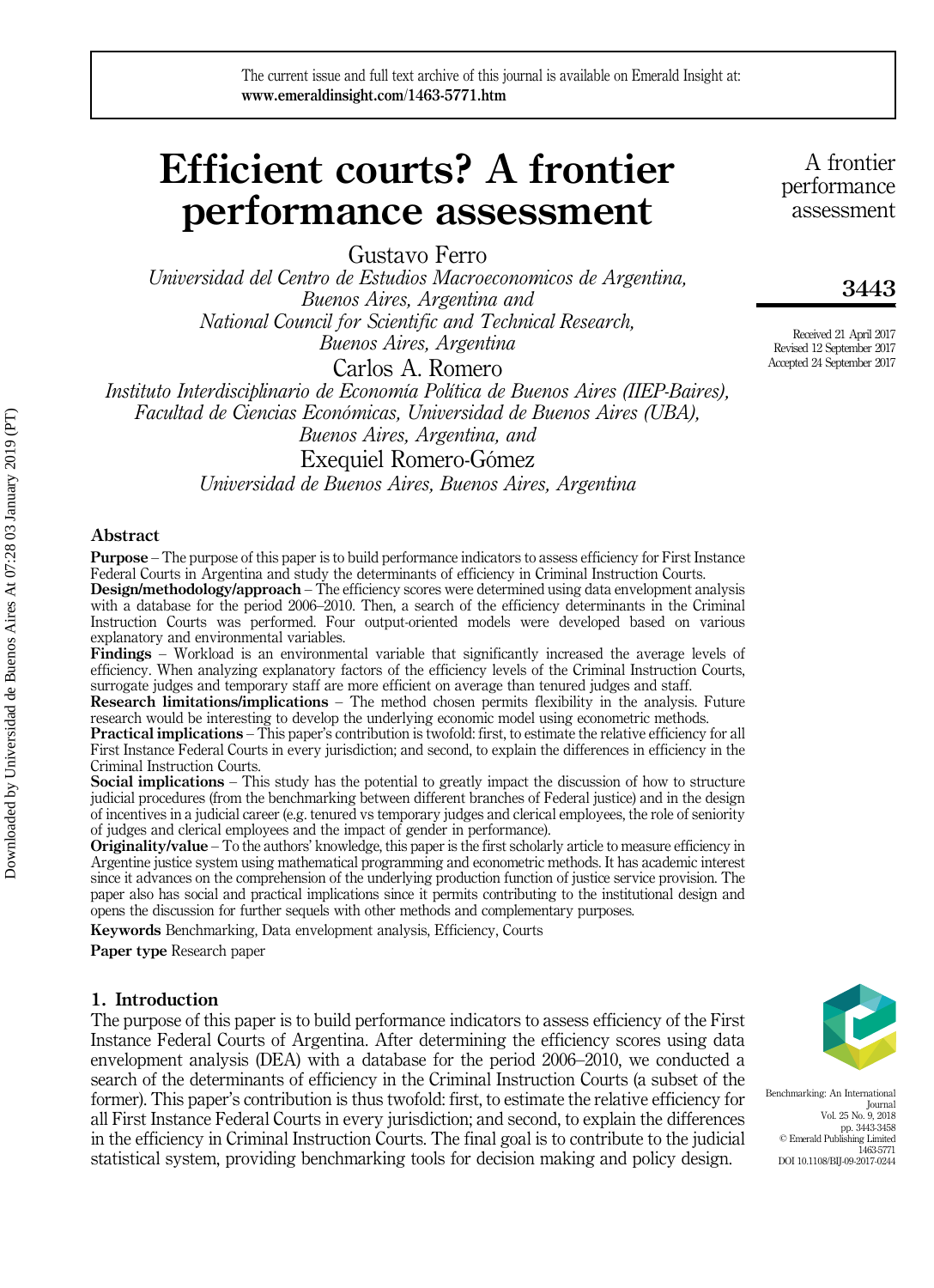In 2007, Argentina's Supreme Court ruled in favor of creating a National Commission of Judicial Management with the objective of implementing information technology tools to improve accountability and performance. The diagnosis stresses the need of information technology to process data, the convenience of inclusion of incentive schemes for personnel, the importance of performance measurement and benchmarking for accountability reasons and the necessity of discrimination between administrative and judicial tasks to reduce bureaucracy and freeing technical resources, among others.

Thus, a DEA was used to make a detailed efficiency assessment for the First Instance Federal Courts of Argentina at the level of jurisdictions, which facilitate a comparison of the relative performance of the various courts and an analysis of their evolution over time.

The productive efficiency analysis allows us to evaluate the courts' use of production factors as production units. Their output can be measured as the number of legal decisions (e.g. judgments and orders) issued by year. The production process is labor intensive, and to identify the productive factors which are relevant in the analysis, we explore the literature on justice and other service sectors' efficiency.

The paper is structured as follows: Section 2 presents a comprehensive review of the relevant literature on the measuring of the judicial sector's efficiency through efficiency frontier techniques in different countries. Section 3 introduces the methodology and describes the database used. Section 4 explains the results of the frontier studies carried out for the First Instance Federal Courts of Argentina. Section 5 presents some determinants of efficiency in the Criminal Instruction Courts employing econometric techniques. Finally, Section 6 describes the conclusions of the study.

#### 2. Empirical literature survey

The review of literature related to performance measurements in courts serves as a guide to determine variables for the Argentine case, as well as studies on other service sector efficiency.

The "production of justice" is mainly a "labor-intensive" task. The variables most commonly used for inputs are the number of personnel working in the courts, the availability of staff reinforcement in the courts, the educational level of the judges, the prospects for the promotion of judges and clerical personnel, the time devoted by the judges to administrative issues and the task assignment (Kittelsen and Førsund, 1992; Pedraja-Chaparro and Salinas-Jimenez, 1996; Buscaglia and Ulen, 1997; Buscaglia and Dakolias, 1999; Schneider, 2005; Rosales-López, 2008). Although this is not the most relevant aspect, capital and technology have a positive influence on the judicial output (Buscaglia and Dakolias, 1999).

The complexity of the cases admitted to the system, the level of income and the litigious nature of the population have also been key variables to explain judicial performance (Gorman and Ruggiero, 2009). The workload is also included in Lewin et al. (1982) and Schneider (2005). The omission of this variable would underestimate productivity in those years in which a court registers a low workload. The increase in public spending has a positive effect on the supply of justice; however, in the medium term, it would stimulate the demand for justice, increasing congestion and making it difficult to weigh its net effect on efficiency (Pastor, 2003; Buscaglia and Ulen, 1997; Rosales-López, 2008).

There are a number of studies that analyze justice performance at a more aggregated level. For example, Lewin et al. (1982) evaluate the efficiency of judicial districts in North Carolina. Finocchiaro and Guccio (2012) estimate the Italian judicial districts' technical efficiency. Beenstock and Haitovsky (2004) study Israel's justice system.

Some of the studies that evaluate judicial efficiency have been carried out in the context of judicial reform undertaken by different countries. To measure the impact of the restructuring of the Swedish courts' scale on efficiency, Hagstedt and Proos (2008) analyze the courts' efficiency in two different periods. They show that the levels of efficiency increased on average, concluding that the reform had improved the scale of the courts. Also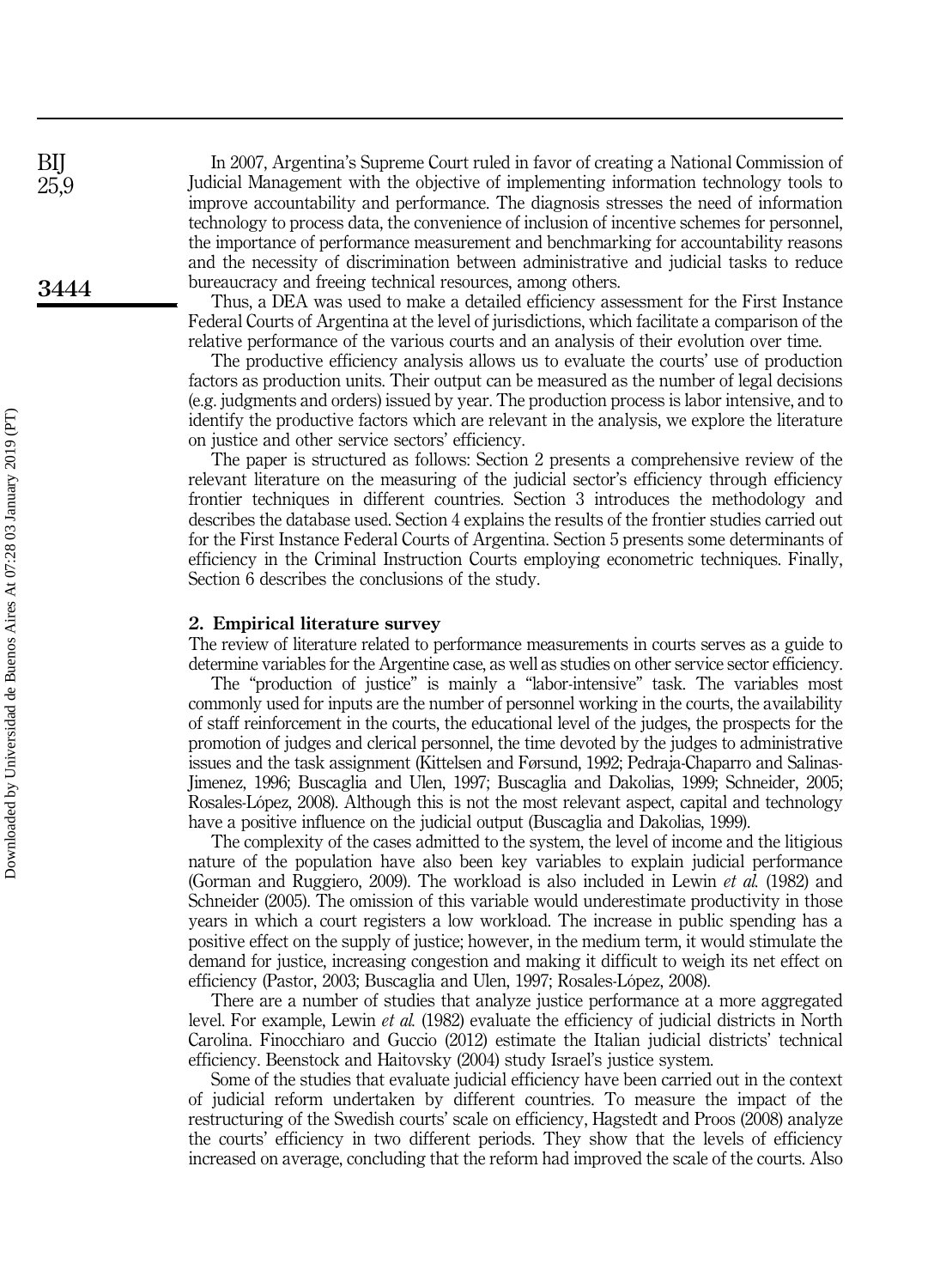in a context of judicial reform, Yeung and Azevedo (2010) suggest that the causes of inefficiency in Brazilian courts could be the lack of material and human resources and the low quality of procedural law. Yeung (2008) also shows that the presence of professional management leads to greater efficiency.

One of the key components of court performance is an analysis of the judicial career. For this reason, different aspects of the incentives scheme, applied to judges and personnel, are commonly addressed in the literature. Some generally used career variables are aging, promotion opportunities, experience and academic record. Schneider (2005) assesses the productivity of civil courts in Germany, arguing that there is an internal labor market in which the main incentive derives from the career development opportunities. He concludes that courts that employ many judges with PhDs are more productive, but they face more reversals by the appeal courts. In the same direction, Dimitrova-Grajzl et al. (2011), in a study for Slovenia, find that the most productive judges in Slovenia make lower quality decisions. Hence, the policymaker contemplating a judicial reform aimed at increasing productivity should carefully analyze this effect.

Dimitrova-Grajzl *et al.* (2011) also show the following: the judges with chances of promotion tend to solve a greater number of cases; the life cycle of judicial performance follows an inverted-U pattern; there is a positive relationship between productivity and judicial salaries; and there is no robust evidence that possessing a postgraduate degree, having more experience or the presence of gender differences in staff composition affects productivity. Bhattacharya and Smyth (2001) study the impact of the age of judges in Australia's High Court on their productivity, finding that judges have a lower performance as they get older.

In Brazil, the most efficient courts show a greater interest in the development of their personnel's careers and work motivation (Yeung and Azevedo, 2010). Espasa and Esteller-Moré (2011), for the First Instance Civil Courts of Spain, identify evidence that hiring temporary workers is significantly less effective compared to tenured employees.

Efficiency can be affected by external factors. Gorman and Ruggiero (2009) focus on the staff efficiency of public prosecutors' offices in 26 American states and find that in lower income level counties with a higher percentage of a minority population those are more inefficient. They argue that this is because cases in those counties can be more complicated, and people can cooperate less than in other counties to resolve cases. Kittelsen and Førsund (1992) find that the performance of multifunctional rural courts is different from specialized urban courts in Norway. Espasa and Esteller-Moré (2011) suggest that average efficiency tends to increase with time.

Another important issue is the delay in solving cases. Rosales-López and García-Rubio (2010) estimate the technical efficiency of the First Instance Courts of Andalusia in 2008. They find that the courts could have reduced the pending cases at the end of 2008 by 9.4 percent, on average had the courts operated efficiently. Nevertheless, they conclude that promoting technical efficiency does not necessarily make a significant reduction in the judicial backlog. Therefore, the delay cannot be attributed solely to the courts' low efficiency rate. Dalton and Singer (2008) show that both the number of lawyers and the number of judges per court are critical to explaining the time it takes to resolve a case. Tulkens (1993) focuses on Belgium Peace Courts between 1983 and 1985. He concludes that about 35 percent of the pending cases can be reduced by increasing the personnel in the Peace Courts.

The relationship between efficiency and court size is a critical aspect to explore. Guzowska and Strack (2010) analyze the efficiency of the public prosecutor's offices in Poland with respect to criminal cases in 2007. They find that the inefficiency of several offices can be attributed to the inappropriate scale of operations. de Sousa and Schwengber (2005) find that efficiency seems to be related to the size of the court since efficiency tends to increase with size. Moreover, these authors suggest that economies of scale exist for the court services (attributed to the presence of a minimal staff). Ruíz Hernández (2004) conducts an analysis of

A frontier performance assessment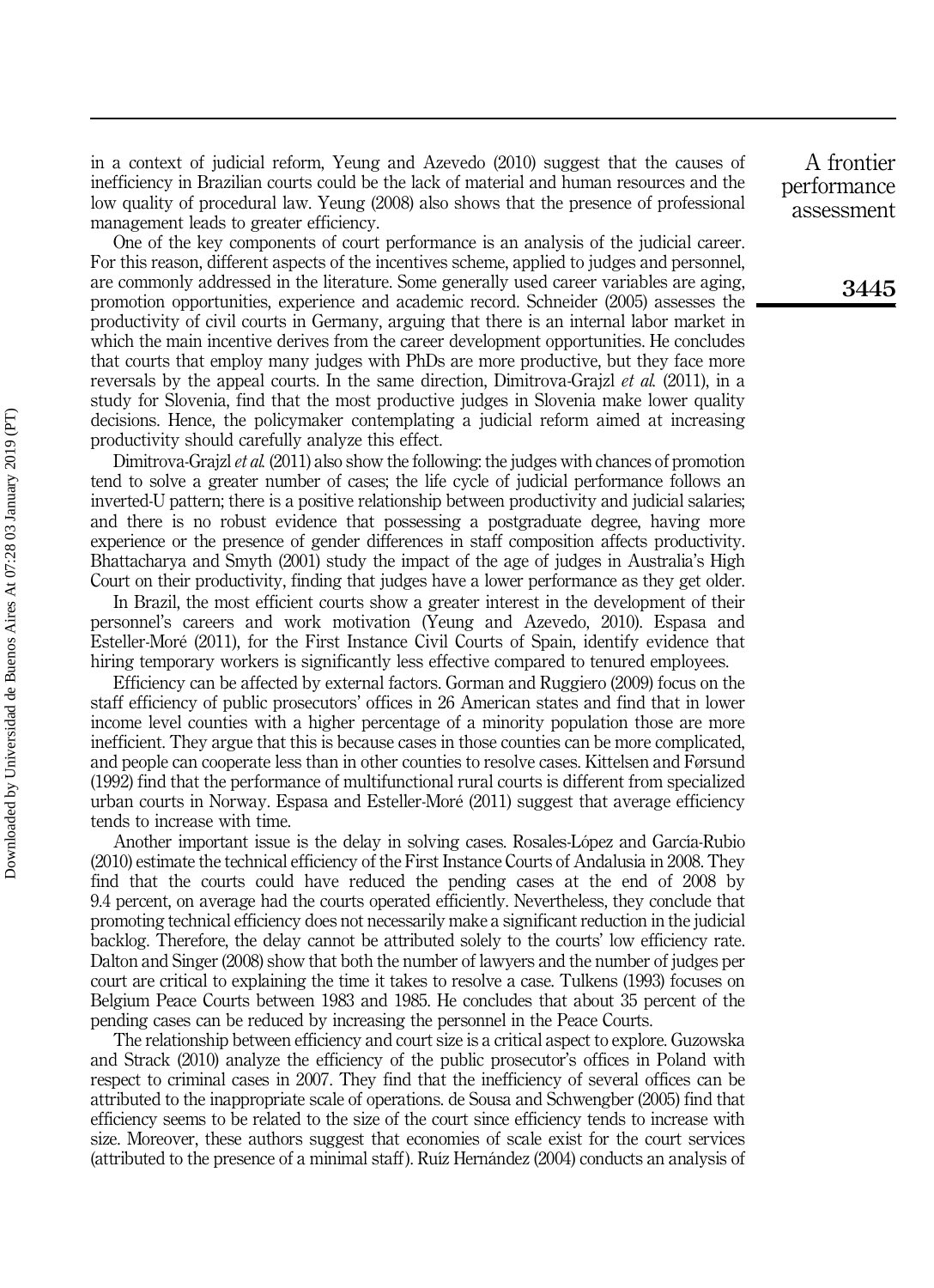the National Board of Prosecutors in Colombia for the years 1998–2002. He shows that several of the sectionals have an excess of resources used in the productive operation.

There are studies with other objectives, such as Klingner et al. (2015), Yasin and Gomes (2010), Andersen et al. (2008), Gunasekaran and Putnik (2006), Wynn-Williams (2005), Gunasekaran (2005) on service sector performance, both private and public, which findings are relevant for this paper. In general, age, tenure and skills affect efficiency and productivity in service sectors. Also in judicial sectors, García-Rubio and Elbialy (2011) analyze the performance of the First Instance Courts of Egypt with the aim of differentiating between civil and criminal jurisdictions. They show that the civil courts are relatively inefficient. This result could be influenced by the higher degree of complexity in civil cases. Beenstock and Haitovsky (2004) find that the number of resolved cases does not depend on the number of judges, implying that an increase in the number of judges does not generate a reduction in pending cases. They suggest that the practice of determining the number of judges by fixed coefficients is inappropriate.

#### 3. Data and methodology

Once we identified inputs and outputs, we estimated efficiency frontiers of courts' production using DEA to account for the best performers in the different jurisdictions. Subsection 3.1 is devoted to the method, while Subsection 3.2 deals with the data.

#### 3.1 Data envelopment analysis

DEA is a well-known family of mathematical programming tools for assessing the relative efficiency of a set of comparable decision-making units. It aims to evaluate the relative efficiency of decision units in the public sector and non-profit organizations producing single or multiple outputs with multiple inputs. DEA compares the observed inputs and outputs for all the decision units of a sample, identifies the best practice to define an efficient frontier and measures the degree of inefficiency of each decision unit relative to the frontier.

DEA approaches of technical efficiency can be input-oriented, output-oriented or non-oriented models. In the first case, output is maintained constant, and the model determines which potential proportional reduction in inputs is needed to achieve the frontier result. In the second case, inputs are maintained constant, and the model shows which potential increase in output is needed to achieve the frontier result. In the third case, both inputs and outputs could be adjusted to fill the efficiency gap (in which case the input reduction and output increasing are calculated together).

Mathematically, DEA models are built departing from the maximization of a total factor productivity index such as follows:

MAX TFP = 
$$
\frac{\sum_{i=1}^{m} v_i y_{ij}}{\sum_{r=1}^{s} u_r x_{rj}},
$$
 (1)

s.t.:

$$
\frac{\sum_{r=1}^{s} v_r y_{rj}}{\sum_{i=1}^{m} u_i x_{ij}} \leq 1.
$$

Being  $u_r, v_i > 0, r = 1, ..., s, i = 1, ..., m$ , where  $y_{ri}$  are the amount of r outputs (judicial decisions) of the court j;  $u_i$  is the weigh given to input r;  $x_{ij}$  is the amount of the i input consumed by court *j*; and  $v_i$  is the weigh given to product *i*.

The former formulation is not used because of the difficulty of managing the properties of linearity and convexity. Instead it is transformed in a linear mathematical program which can be build allowing the maximization of product or the minimization of inputs in the productive process (Ganley and Cubbin, 1993).

3446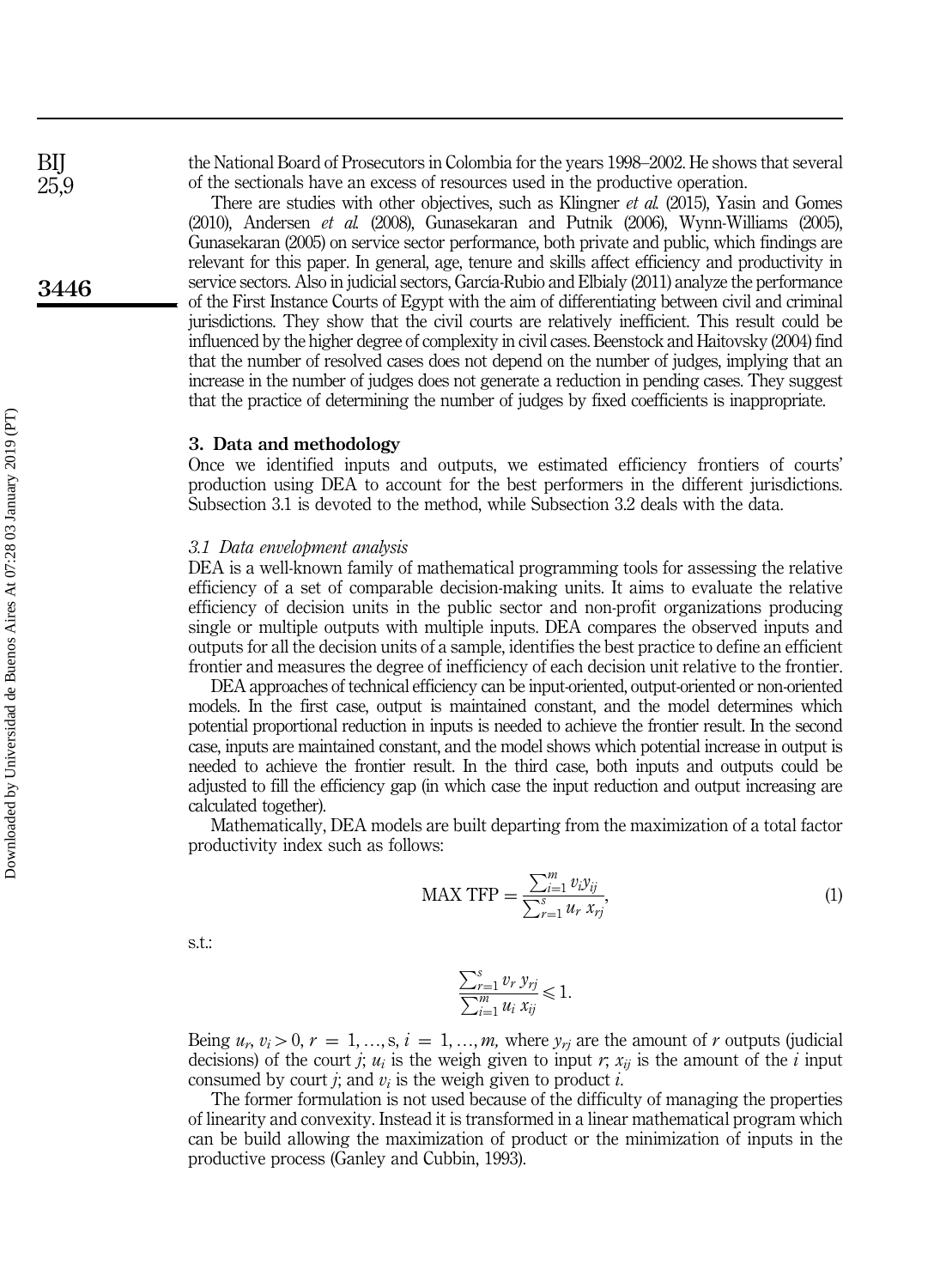Court authorities have a limited control over the inputs. They normally can manage outputs (e.g. sentences and resolved cases). Therefore, we consider that the relevant model is output oriented. Assuming constant returns to scale (CRS), we can characterize the model as follows:

$$
\min_{\lambda,\theta}\theta,\tag{2}
$$

s.t.:

$$
Y\lambda \geqslant y_j; X\lambda \leqslant \theta x_j; Z\lambda \leqslant z_j; \lambda \epsilon R^J_+,
$$

where for each court  $j = 1, ..., N$ , there is an output vector  $y_i$  an input vector  $x_i$  and  $z_i$  and environmental variables vector.  $Y$  and  $X$  are the corresponding outputs and inputs matrices and  $Z$  is the environmental variables matrix, representing the data for the  $N$  courts. This problem is solved  $N$  times: this means that it is solved for each of the courts in the sample, whereby we can obtain the level of technical efficiency for each court  $j$ .

The value of  $\theta$  obtained will be the efficiency score for the *i*th court. It will satisfy  $\theta$  < 1, with a value of 1 indicating a point on the frontier and hence a technically efficient court, according to the Farrell (1957) definition.

#### 3.2 Descriptive statistics of the sample

The data were provided by the National Judicial Power (PJN). The analysis was performed for all the Federal Courts of First Instance. Table I presents the number of courts for the

| Type of court                 | Denomination                                                             | <b>Short</b><br>denomination Jurisdiction |                               | Penal<br>matter<br>(Yes/No) | Total<br>courts<br>in<br>2006 | Total<br>courts<br>in<br>2010 |
|-------------------------------|--------------------------------------------------------------------------|-------------------------------------------|-------------------------------|-----------------------------|-------------------------------|-------------------------------|
| Instruction                   | National Criminal Instruction INCIO                                      |                                           | Criminal                      | Yes                         | 49                            | 49                            |
| Criminal and                  | Court<br>Federal Criminal and                                            | <b>INCCF</b>                              | Criminal                      | Yes                         | 12                            | 12                            |
| Correctional<br>Economic      | Correctional Court<br>National Economic Criminal<br>Court                | <b>INPEO</b>                              | Penal econ                    | Yes                         | 8                             | 8                             |
| Tributary                     | National Tributary Criminal<br>Contr                                     | <b>INPTO</b>                              | Penal econ                    | Yes                         | 3                             | 3                             |
| Juvenile                      | National Juvenile Criminal<br>Court                                      | <b>INCMO</b>                              | Criminal                      | Yes                         | 7                             | $\overline{7}$                |
| Correctional                  | National Correctional Court                                              | <b>INCO</b>                               | Criminal                      | Yes                         | 14                            | 14                            |
| Interior                      | Federal Justice of the Interior                                          | ΙFΙ                                       | Multijurisdictional Both      |                             | 80                            | 85                            |
| Social Security               | Federal Social Security Court                                            | <b>IFSS</b>                               | Social Security               | N <sub>o</sub>              | 10                            | 10                            |
| Labor                         | National Labor Court                                                     | <b>INTO</b>                               | Labor                         | N <sub>0</sub>              | 80                            | 80                            |
| Fiscal<br>Executions          | Federal Contentious<br>Administrative Fiscal<br><b>Executions Courts</b> | <b>INCAEFF</b>                            | Contentious<br>Administrative | N <sub>0</sub>              | 6                             | 6                             |
| Contentious<br>Administrative | <b>Federal Contentious</b><br>Administrative Courts                      | <b>INCAF</b>                              | Contentious<br>Administrative | N <sub>0</sub>              | 12                            | 12                            |
|                               | National Commercial Court                                                | <b>INComO</b>                             | Commercial                    | N <sub>0</sub>              | 26                            | 26                            |
| Family                        | National Family Court                                                    | <b>INCFO</b>                              | Civil                         | N <sub>0</sub>              | 24                            | 24                            |
| Patrimonial                   | National Patrimonial Court                                               | <b>INCPO</b>                              | Civil                         | No                          | 86                            | 86                            |
| Civil and<br>Commercial       | Federal Civil and Commercial<br>Court                                    | <b>INCComF</b>                            | Civil and<br>Commercial       | N <sub>0</sub>              | 11                            | 11                            |
|                               | Source: Own elaboration based on "Secretaría de Estadísticas del PJN"    |                                           |                               |                             |                               |                               |

A frontier performance assessment

Table I. First Instance Federal Courts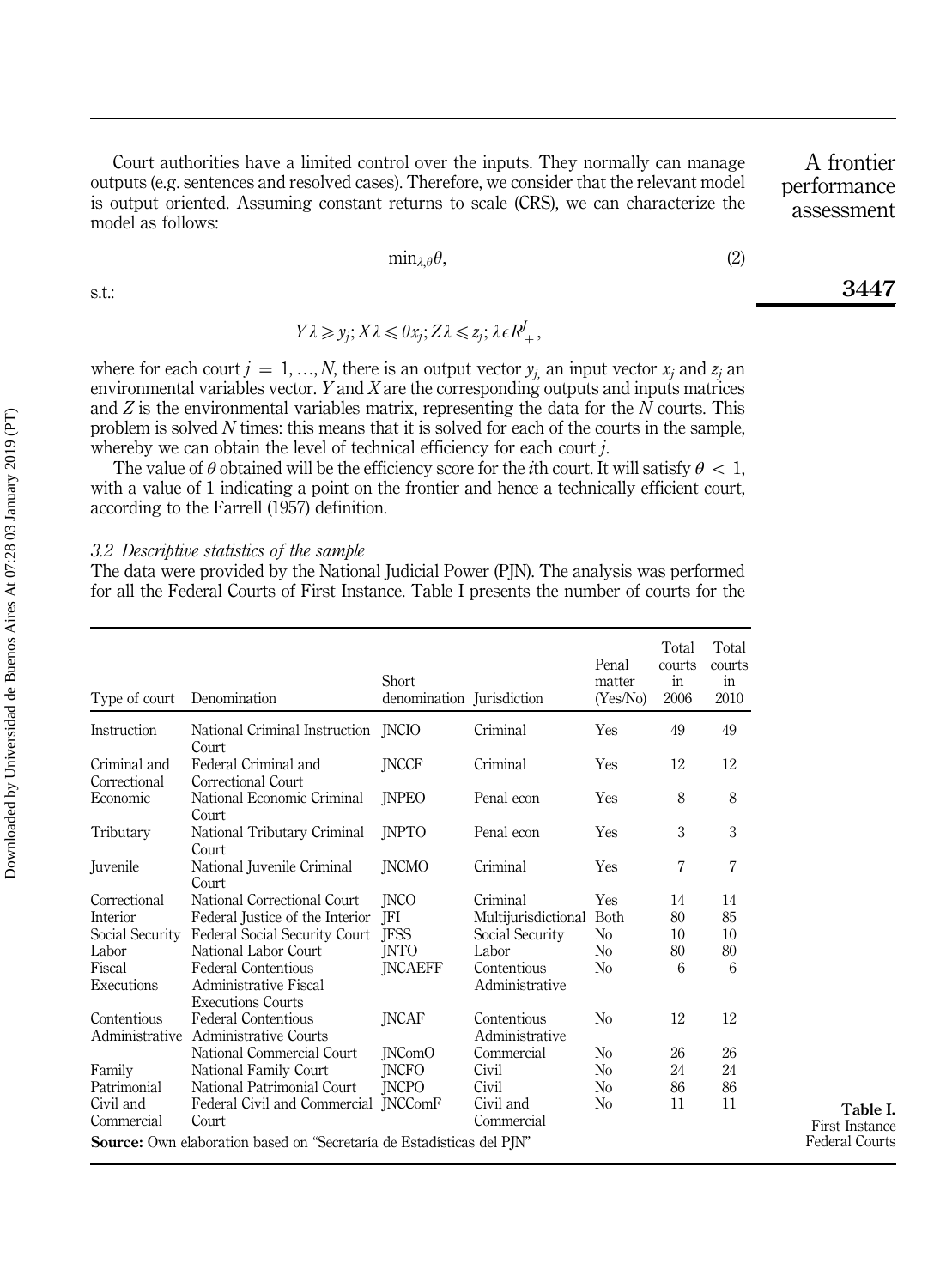years 2006 and 2010, as well as the respective matter (i.e. penal and no penal) and jurisdiction (civil, commercial, labor, criminal, etc.). Argentina has a federal organization. There is a federal justice; however, each province has its own provincial justice system. Procedures differ between federal and provincial courts. Civil, Penal, Commercial, Social Security and Labor legislation are of national reach. Federal and national courts include those that are located in the capital city (which are specialized in one jurisdiction) and those in the interior of the country (which are multijurisdictional).

The Statistics Office of the PJN compiles and publishes raw data on the activities (e.g. number of cases admitted, in process and resolved) for each federal court throughout the nation. The budget and personnel information is taken from the Human Resources and Administration offices under the Council of the Judiciary ("Consejo de la Magistratura").

Of all the courts, the more numerous are Patrimonial Courts (86), Interior Courts[1] (85) and Labor Courts (80). The total number of courts grew from 428 in 2006 to 433 in 2010. Five new courts were created between these years, all in the interior of the country. The share of each type of court remains stable over time. Moreover, Table I suggests that the frontier analysis could not be conducted separately for some types of courts (mainly for Juvenile, Fiscal Executions, Tributary Criminal, and Economic Criminal Courts) because of the lack of enough observations. Therefore, to solve the problem of the low number of observations, the analysis was performed at the jurisdiction level. Note that the Federal Courts of the Interior ("Interior"), unlike the rest, are "multijurisdictional" courts. They are considered in the estimates as another jurisdiction, but they cannot be compared with the other courts since they are multijurisdictional ones.

To present the information systematically, variables were grouped into the following categories: files and workload; and structure and typology of personnel. The output of the courts can be measured by the number of closed files (closed cases). The primary information on files is taken from the Yearbooks compiled by the PJN's Statistics Office.

Adjustments in the number of closed files were made to ensure the time consistency of the database. A time-consistent series requires that the sum of the flow variables must equal the difference in the stock variable. The cases admitted, readmitted and resolved by year are flow variables, and cases pending at the beginning or end of each year are stock variables. The time consistency requires that cases at the end of a year equal those existing at the beginning of the next year. The latter is not verified from the available information. This made it necessary to generate a new flow variable that allowed us to take the existing cases at the beginning of each year as a valid quantity[2].

Table II shows the average levels of the variables used to estimate the efficiency for each type of court.

The "Social Security," "Correctional," "Interior" and "Contentious Administrative" courts resolved more than 3,000 cases on average in 2010, whereas the "Economic," "Tributary" and "Labor" courts were unable to exceed 500 closed files. The outputs of the different types of courts have significant differences. This may be due to different formal procedures or to the fact that the difficulty of analysis required for completing files could affect the required time to resolve the cases.

Table II also refers to the workload (i.e. the sum of existing, admitted and readmitted files). The workload behaves similarly to the closed files, where "Contentious Administrative," "Social Security" and "Interior" courts show high values of the two above-mentioned variables. This implies that a significant part of a larger number of resolved cases can be attributed to an increased workload. Interestingly, "Correctional" courts have a relatively low workload and relatively high levels of resolved cases.

At an aggregate level, the average workload grew by 8 percent between 2006 and 2010. The increase could be explained in part by the fall in the resolved cases and in part by the increase in cases admitted. At the court level, a similar behavior is present. Discrepancies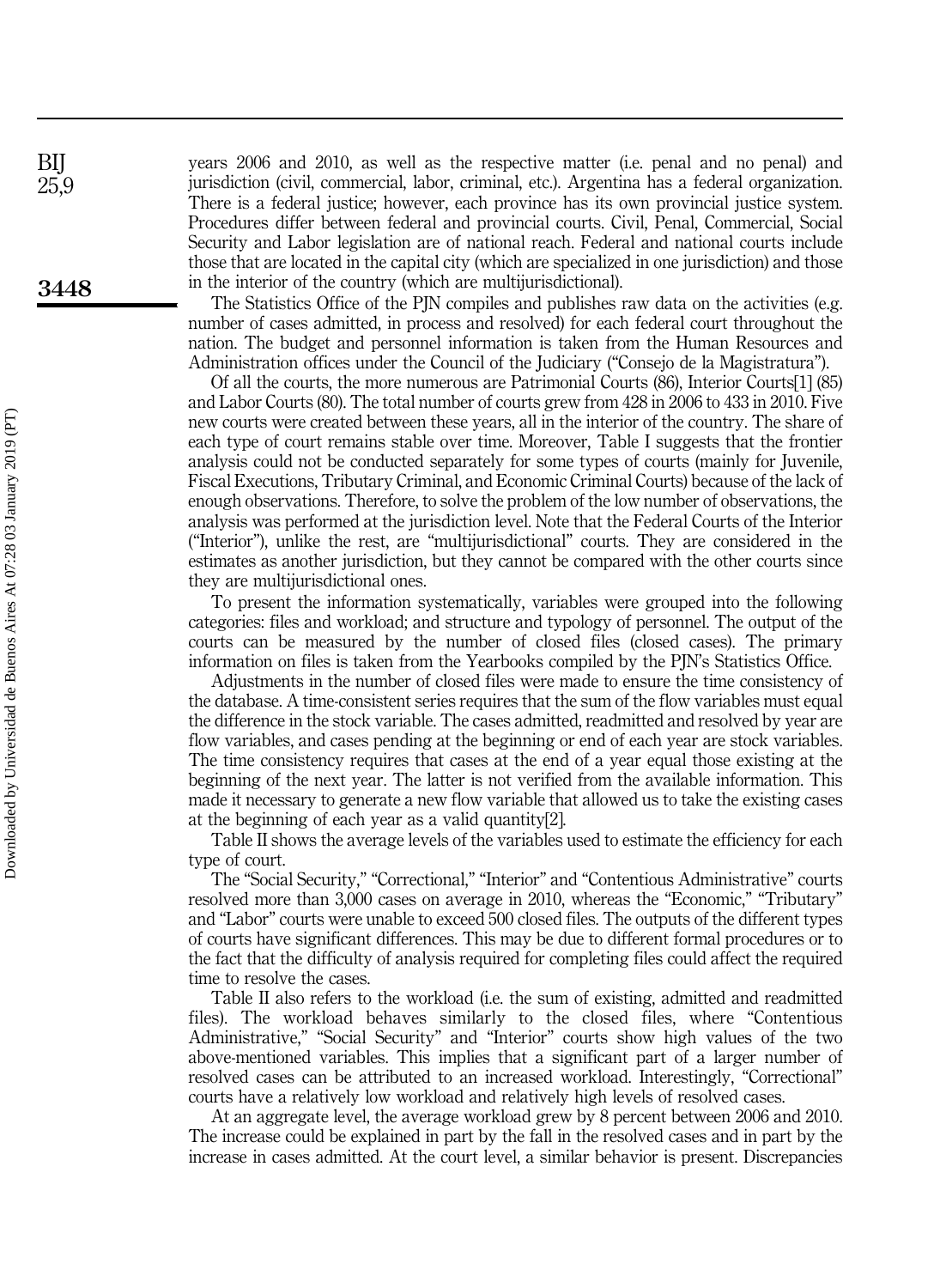|                                                                                                           | Penal matter                  | Resolvec                             |                    |                                               | Proportion or                     | Proportion of             | Years for             | Personnel    | Personne |
|-----------------------------------------------------------------------------------------------------------|-------------------------------|--------------------------------------|--------------------|-----------------------------------------------|-----------------------------------|---------------------------|-----------------------|--------------|----------|
| Type of court                                                                                             | <b>Tes/No</b>                 | cases                                | Workload Personnel |                                               | temporary personne                | professional personnel    | promotion             | age          | semornty |
| Instruction<br>Criminal and Correctional                                                                  |                               |                                      |                    |                                               |                                   | .54                       |                       |              |          |
|                                                                                                           | es ses ses de 2222<br>DRAPHAS | ន្តធ្                                | <b>671</b><br>036  | 8<br>888833458858886688<br>198148834513888558 | s 3 3 3 3 5 3 5 5 5 6 5 5 8 9 9 9 | $\frac{62}{57}$           |                       |              |          |
|                                                                                                           |                               |                                      |                    |                                               |                                   |                           |                       |              |          |
|                                                                                                           |                               | 138                                  |                    |                                               |                                   | 66                        |                       |              |          |
|                                                                                                           |                               |                                      |                    |                                               |                                   |                           |                       |              |          |
|                                                                                                           |                               |                                      |                    |                                               |                                   |                           | 83                    |              |          |
| Economic<br>Tributary<br>Juvenile<br>Correctional<br>Correctional<br>Interior<br>Social Security<br>Labor |                               |                                      |                    |                                               |                                   |                           | $\tilde{\sim}$        |              |          |
|                                                                                                           |                               |                                      |                    |                                               |                                   |                           | 53                    |              |          |
|                                                                                                           |                               |                                      |                    |                                               |                                   |                           |                       |              |          |
| <b>Fiscal Executions</b>                                                                                  |                               | 622<br>53751138666888<br>53438668888 |                    |                                               |                                   | 12248688666<br>1224866886 | 9.29<br>2.9           | 보兴兴양양ホだキ8136 |          |
| Contentious Administrative                                                                                |                               |                                      |                    |                                               |                                   |                           | 57                    |              |          |
|                                                                                                           |                               |                                      |                    |                                               |                                   |                           | 57                    |              |          |
|                                                                                                           |                               | $rac{66}{516}$                       |                    |                                               |                                   |                           | 7.8                   |              |          |
|                                                                                                           |                               |                                      |                    |                                               |                                   | 959                       | $\tilde{\varepsilon}$ | 잎            |          |
| Family<br>Patrimonial<br>Civil and Commercial                                                             |                               | ,201                                 |                    |                                               |                                   | 50                        | 7.8                   |              |          |
| Source: Own elaboration                                                                                   |                               | de Hstac                             | districas del      | .<br>and                                      | onsejo de la Magist               |                           |                       |              |          |
|                                                                                                           |                               |                                      |                    |                                               |                                   |                           |                       |              |          |

A frontier performance assessment

Table II. Characterization of each type of court (average 2006/2010)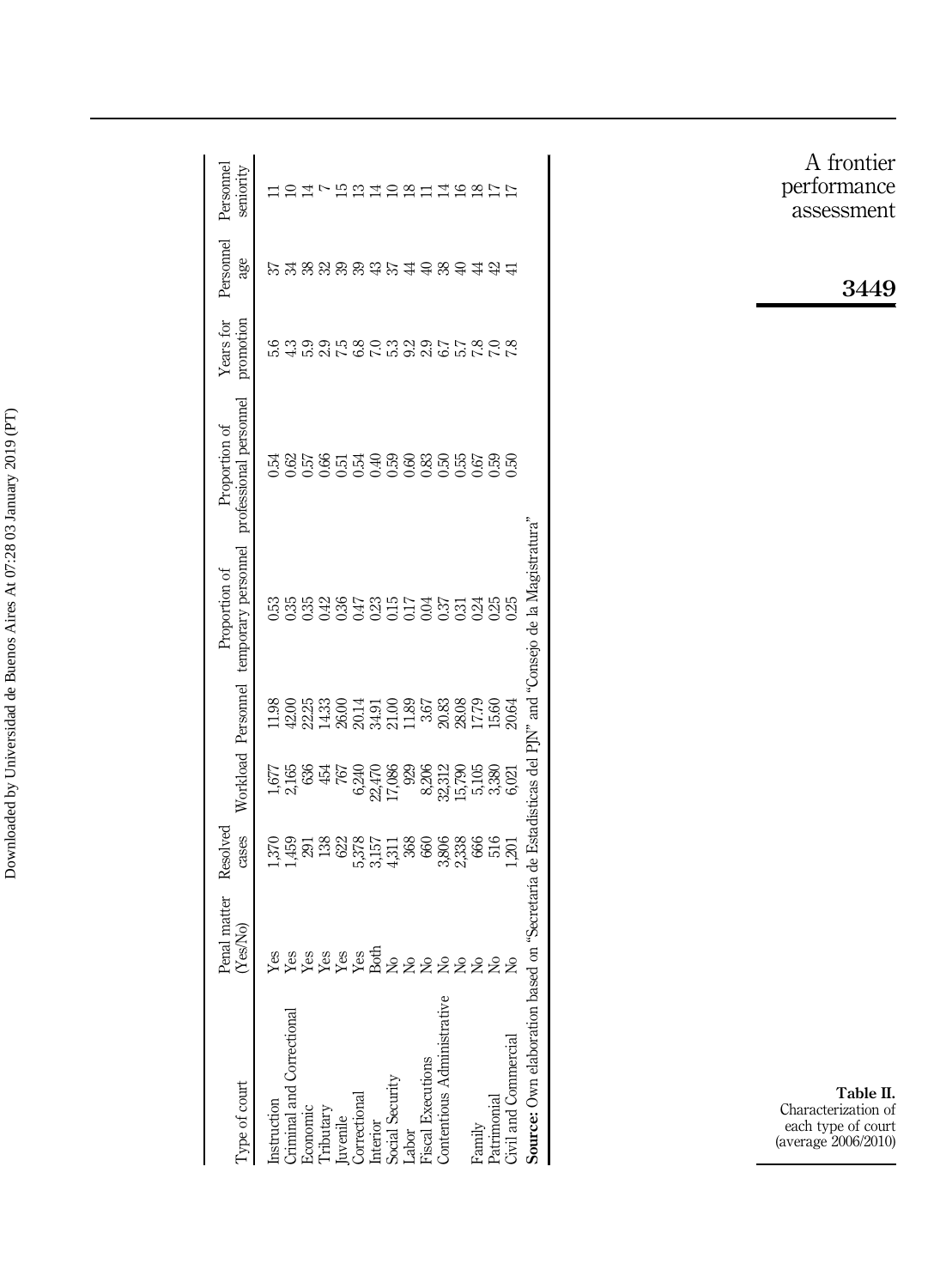can also be observed within each type of court. The coefficients of dispersion (i.e. the quotient between standard deviation and mean) in "Interior" and "Contentious Administrative" are visibly higher than the rest, with values close to 0.90 in 2006 and 2010 for both courts[3].

The average number of employees by court for the entire sample is 22 agents. The variability in court employees is low except in the Federal Courts of the Interior. Staff differences were observed by type of court. The personnel's variables did not have significant fluctuations with the time.

We constructed additional explanatory variables based on the available data and the variables that arose from the literature review. These variables are: Seniority (i.e. the average seniority of each court staff measured in years), Age (i.e. the average age of each court staff measured in years), Promotion (i.e. the average time between promotions of the personnel for each court measured in years) and Proportion of Temporary Personnel (i.e. the ratio between temporary agents and the total personnel of each court).

"Interior" shows heterogeneity in terms of the average share of the professional employees in the entire staff of each court (a dispersion of 0.38). The other categories show small deviations.

The ratio of temporary employees and total agents for all courts is 28 percent. This variable contains a high dispersion in different types of courts (minimum 4 percent, maximum 53 percent).

The average seniority is 16 years. The highest values are observed in the "Labor," "Patrimonial" and "Family" courts (with 19 and 18 years, respectively). In contrast, the average "Patrimonial" is 9 years younger. All other types of courts present values near the mean. Dispersion within each type of court is low.

The average age of the agents is 42 years. Most courts present values close to the mean. The time between promotions averages 7 years. The higher average is close to 10 years in "Labor," whereas the lower average in "Patrimonial" is 4 years. Dispersion within each type of court is low.

#### 4. Performance of the First Instance Federal Courts

This section presents the results of alternative models of efficiency. We first discuss the models. Next, we examine the efficiency levels achieved by jurisdiction and type of court.

#### 4.1 Estimated models

Output-oriented models were used for the estimations since it is assumed that judges have limited control over the amount of labor resources, but they can affect the resolution of causes, which is measured in terms of closed files. In line with most of the literature presented in Section 2, we assume that the production function is essentially labor intensive.

The models take the Resolved Cases as an output and the Personnel for each court as inputs, differentiating between Professionals and Nonprofessionals. In Argentina, each First Instance Court has only one judge. Seniority, Age, Promotion and the Proportion of Temporary Personnel are also included in the models. Also, Workload is included as an environmental variable in a couple of specifications.

We considered four alternative models for the analysis (Table III), assuming CRS in four different specifications in terms of the variables included (using notations 1, 2, 3 and 4 for each specification)[4].

Model 1 used Professional agents, Nonprofessional agents and Seniority as explanatory variables. Workload was added as an environmental variable in Model 2. Models 3 and 4 included the other variables to perform a sensitivity analysis, given that they were not statistically significant in econometric regressions. The difference between them is that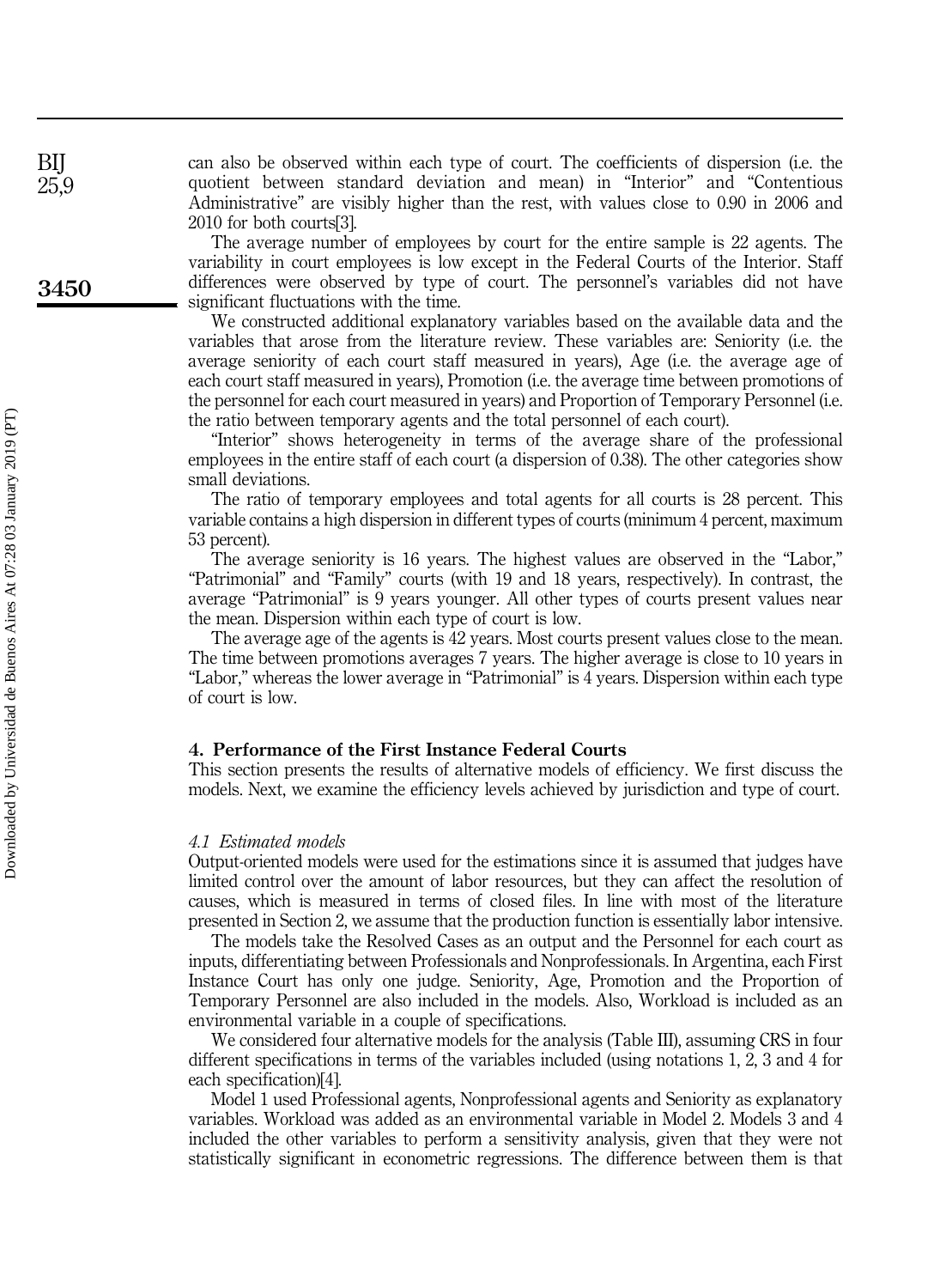| Model 1                                                                             | Model 2                                                    | Model 3                                                                                                     | Model 4                                                                                                     | A frontier<br>performance                 |
|-------------------------------------------------------------------------------------|------------------------------------------------------------|-------------------------------------------------------------------------------------------------------------|-------------------------------------------------------------------------------------------------------------|-------------------------------------------|
| Dependent variable<br><b>Resolved Cases</b>                                         | Resolved Cases                                             | Resolved Cases                                                                                              | Resolved Cases                                                                                              | assessment                                |
| Independent variables<br>Professional agents<br>Nonprofessional agents<br>Seniority | Professional agents<br>Nonprofessional agents<br>Seniority | Professional agents<br>Nonprofessional agents<br>Seniority<br>Age<br>Temporary Personnel Ratio<br>Promotion | Professional agents<br>Nonprofessional agents<br>Seniority<br>Age<br>Temporary Personnel Ratio<br>Promotion | 3451                                      |
| Environmental variable<br><b>Source:</b> Own elaboration                            | Workload                                                   |                                                                                                             | Workload                                                                                                    | Table III.<br>DEA model<br>specifications |

Model 3 does not consider the environmental variable, whereas that variable is included in Model 4.

The nature of the causes of the different courts requires diverse levels of effort to resolve; therefore, it is plausible to assume that the production functions differ between courts. The grouping by jurisdiction makes the outputs (cases) of the courts within the same jurisdiction more homogeneous. In this way, we can ensure a greater comparability of the courts' production functions.

#### 4.2 Estimations of relative efficiency by jurisdiction

The estimations were made for the period 2006–2010. Table IV presents a summary of the results of the estimates of the relative efficiency for each model and for each sample.

| Jurisdictions/type             | Model 1 | Model 2 | Model 3 | Model 4 | Observations (2010) |                          |
|--------------------------------|---------|---------|---------|---------|---------------------|--------------------------|
| All                            | 0.477   | 0.633   | 0.550   | 0.685   | 433                 |                          |
| Criminal                       | 0.357   | 0.805   | 0.383   | 0.808   | 82                  |                          |
| Instruction                    | 0.323   | 0.796   | 0.334   | 0.797   | 49                  |                          |
| Criminal and Correctional      | 0.237   | 0.709   | 0.287   | 0.710   | 12                  |                          |
| Juvenile                       | 0.074   | 0.831   | 0.116   | 0.833   | 7                   |                          |
| Correctional                   | 0.721   | 0.907   | 0.769   | 0.919   | 14                  |                          |
| Civil                          | 0.478   | 0.500   | 0.551   | 0.565   | 110                 |                          |
| Family                         | 0.557   | 0.559   | 0.630   | 0.631   | 24                  |                          |
| Patrimonial                    | 0.456   | 0.484   | 0.529   | 0.546   | 86                  |                          |
| Commercial                     | 0.621   | 0.642   | 0.682   | 0.702   | 26                  |                          |
| Labor                          | 0.658   | 0.719   | 0.789   | 0.794   | 80                  |                          |
| Penal Economic                 | 0.797   | 0.815   | 0.875   | 0.882   | 11                  |                          |
| Economic                       | 0.827   | 0.848   | 0.901   | 0.908   | 8                   |                          |
| Tributary                      | 0.717   | 0.727   | 0.806   | 0.813   | 3                   |                          |
| Civil and Commercial           | 0.624   | 0.665   | 0.673   | 0.702   | 11                  |                          |
| Contentious Administrative     | 0.508   | 0.535   | 0.574   | 0.607   | 18                  |                          |
| <b>Fiscal Executions</b>       | 0.587   | 0.617   | 0.706   | 0.765   | 6                   |                          |
| Contentious Administrative     | 0.469   | 0.495   | 0.507   | 0.527   | 12                  | Table IV.                |
| Social Security                | 0.899   | 0.910   | 0.946   | 0.952   | 10                  | <b>Efficiency</b> levels |
| Interior                       | 0.259   | 0.514   | 0.336   | 0.570   | 85                  | by jurisdiction          |
| <b>Source:</b> Own elaboration |         |         |         |         |                     | (average 2006/2010)      |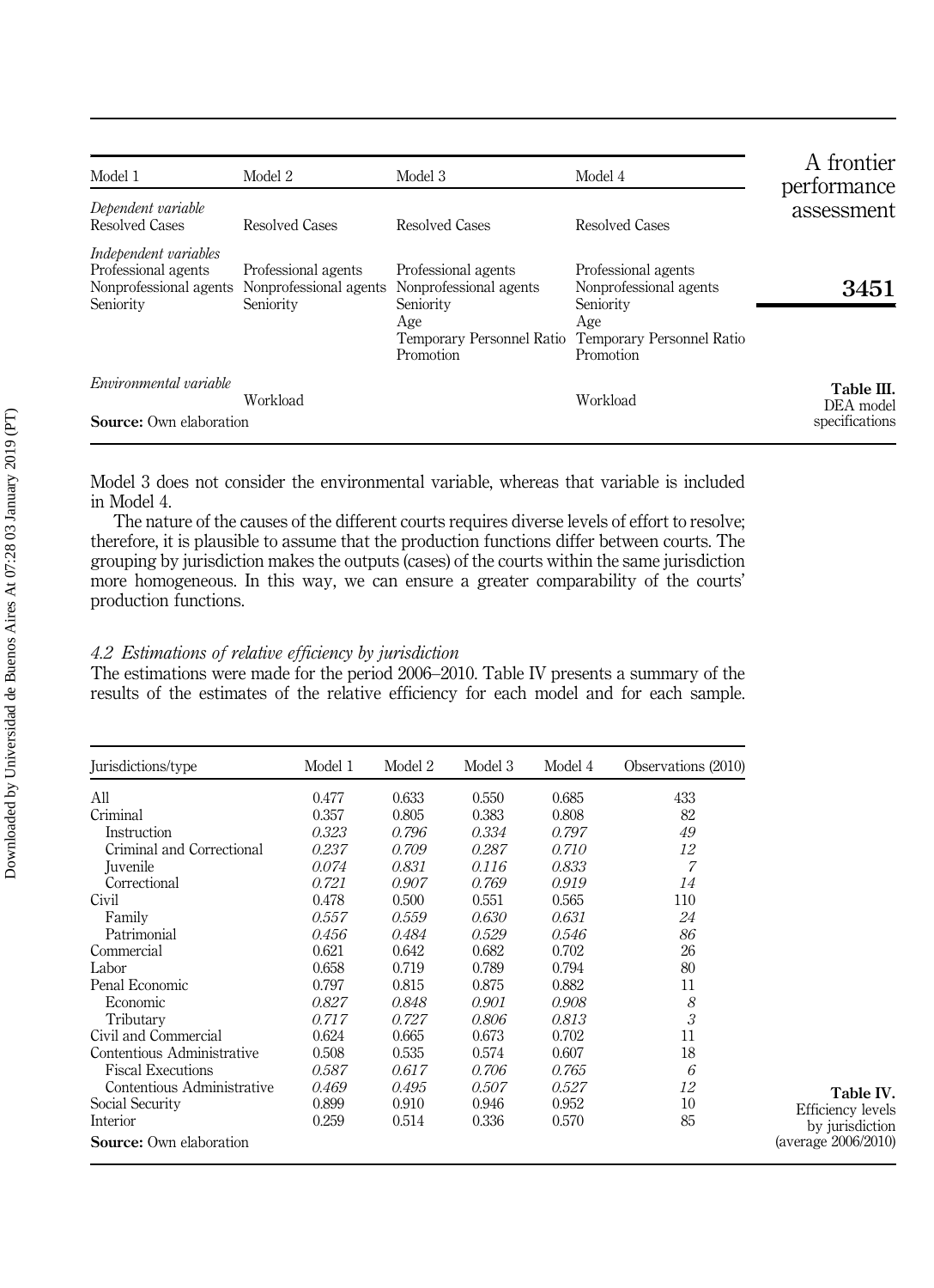Note that the Federal Justice for the Interior is considered a separate jurisdiction, and it is not compared with civil or commercial jurisdictions.

The proportion of efficient courts increases when the environmental variable is included, though proportions differ according to the jurisdiction. Both the Interior and Criminal jurisdictions stand out with lower levels of efficiency in Model 1, without environmental variables (0.36 and 0.26, respectively). If we consider Workload (Model 2), there is a significant increase in the average efficiency (0.8 and 0.51, respectively).

By and large, the use of Workload as the environmental variable significantly increases the average levels of efficiency. There is a significant drop in the variability coefficients when the environmental variable is considered. In addition, we can see that the inclusion of the rest of the explanatory variables (Models 3 and 4) does not generate significant changes in the aggregate results. The largest differences between Models 1 and 2, and 3 and 4 are in the Criminal and Interior jurisdictions.

The choice of the environmental variable is critical to the comparison of the courts. Some types of courts work with a minimum stock of files, and most of their causes are closed within the year. However, other categories of courts (e.g. Fiscal Executions Courts, Contentious Administrative Courts and the Federal Courts of the Interior) have a significant stock. Thus, the Workload variable is useful to compare courts belonging to diverse jurisdictions or when there are several types of courts that differ by the characteristics of the process and disposition of cases within the same jurisdiction.

By including an environmental variable, higher average levels of inefficiency are still found in the Interior Courts. The average efficiency difference between these types of courts and the rest differs because Interior Courts encompass multiple jurisdictions; hence, they have a different production function than Courts in the Capital.

Since Model 1 does not consider environmental variables and Model 3 is used for reference purposes, we take Model 2 as the relevant model for the analysis.

Table IV also shows the average relative efficiency by type of court. The analysis focuses on those jurisdictions with more than one type of court, to identify differences in performance levels within each jurisdiction.

The inclusion of Workload in the model generates significant increases in the levels of efficiency. The Criminal jurisdiction clearly illustrates this effect. The "Correctional" court differs significantly from the rest with an average efficiency of 0.72 followed by the "Instruction" and "Criminal and Correctional" courts with 0.32 and 0.24, respectively. Finally, the estimated average efficiency for the "Juvenile" courts is only 0.07, a tenth of the efficiency of the "Correctional" courts.

These values are indicative of the existence of comparability problems within jurisdictions. Model 2 solves this problem by including the Workload variable. Table IV shows that the relative performance falls within a much more limited range: the maximum value is 0.91 for "Correctional," and the minimum value is 0.71 for "Criminal and Correctional."

The utilization of Model 3 shows that the results are again affected by differences in the class of cases the courts face. This occurs because of the inclusion of variables such as Promotion, Age and Temporary Personnel Ratio does not have the same effect as the environmental variable. Key to this sensitivity analysis is the choice of the additional explanatory variables. Future research would be necessary to develop the economic model (the selection of variables) using econometric methods.

Figures 1–3 show the behavior of the efficiency estimated by each model (the results have been ordered from the more efficient to the less efficient court in Model 2). In Figure 1, it is hard to distinguish the differences between Models 2 and 4 which are virtually coincident. Also, Models 3 and 4 have slight differences between each other. Thus, in Figures 2 and 3, Models 1 and 2 and 3 and 4, respectively, are compared. The bulk of the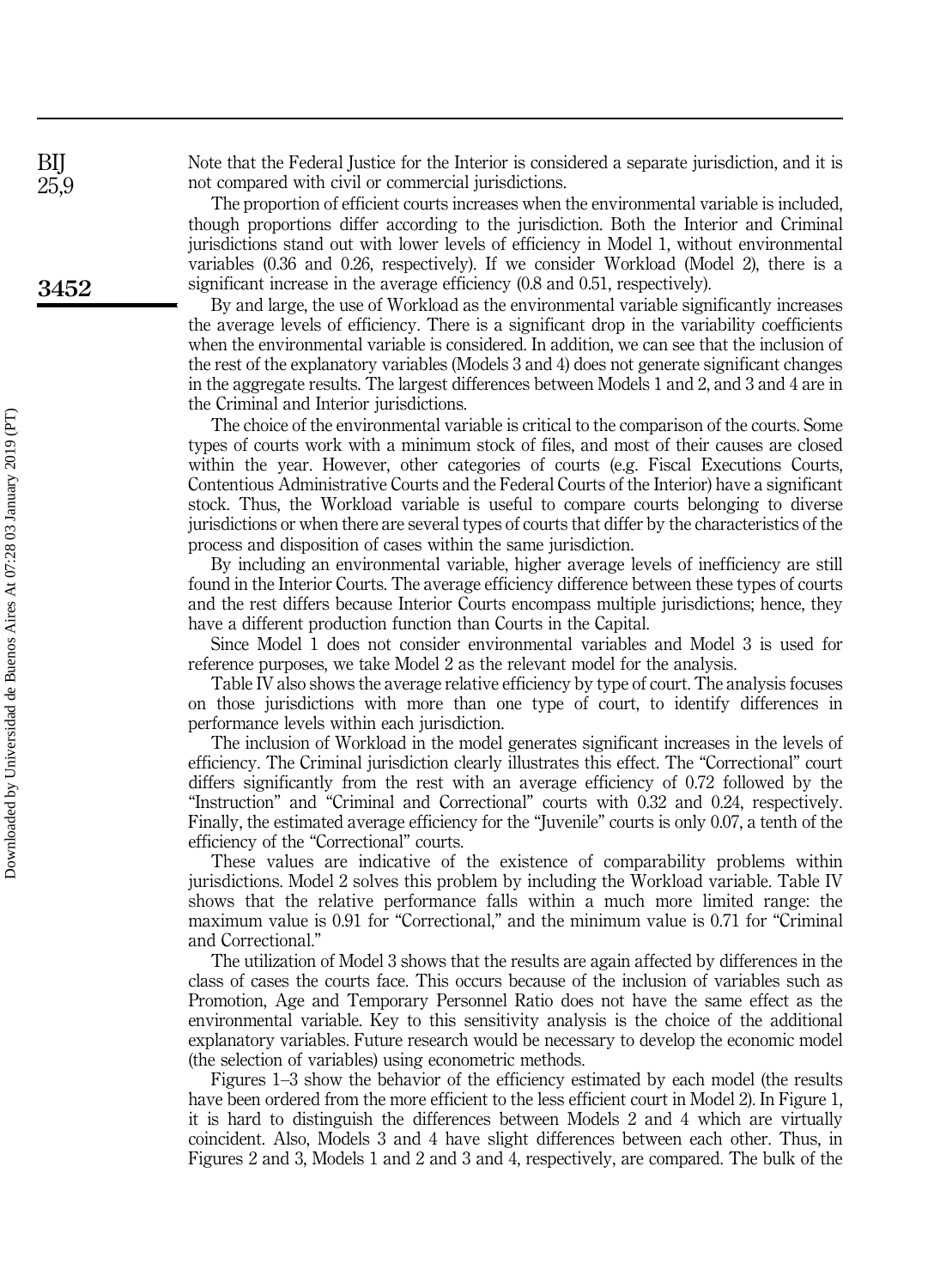

differences between those pairs of models are attributable basically to the environmental variable "workload." Nevertheless, the slight differences between the pairs of Models 1 and 2, and 3 and 4, respectively, are originated in the other variables which differentiate the models (Age, Temporary Personnel Ratio and Promotion).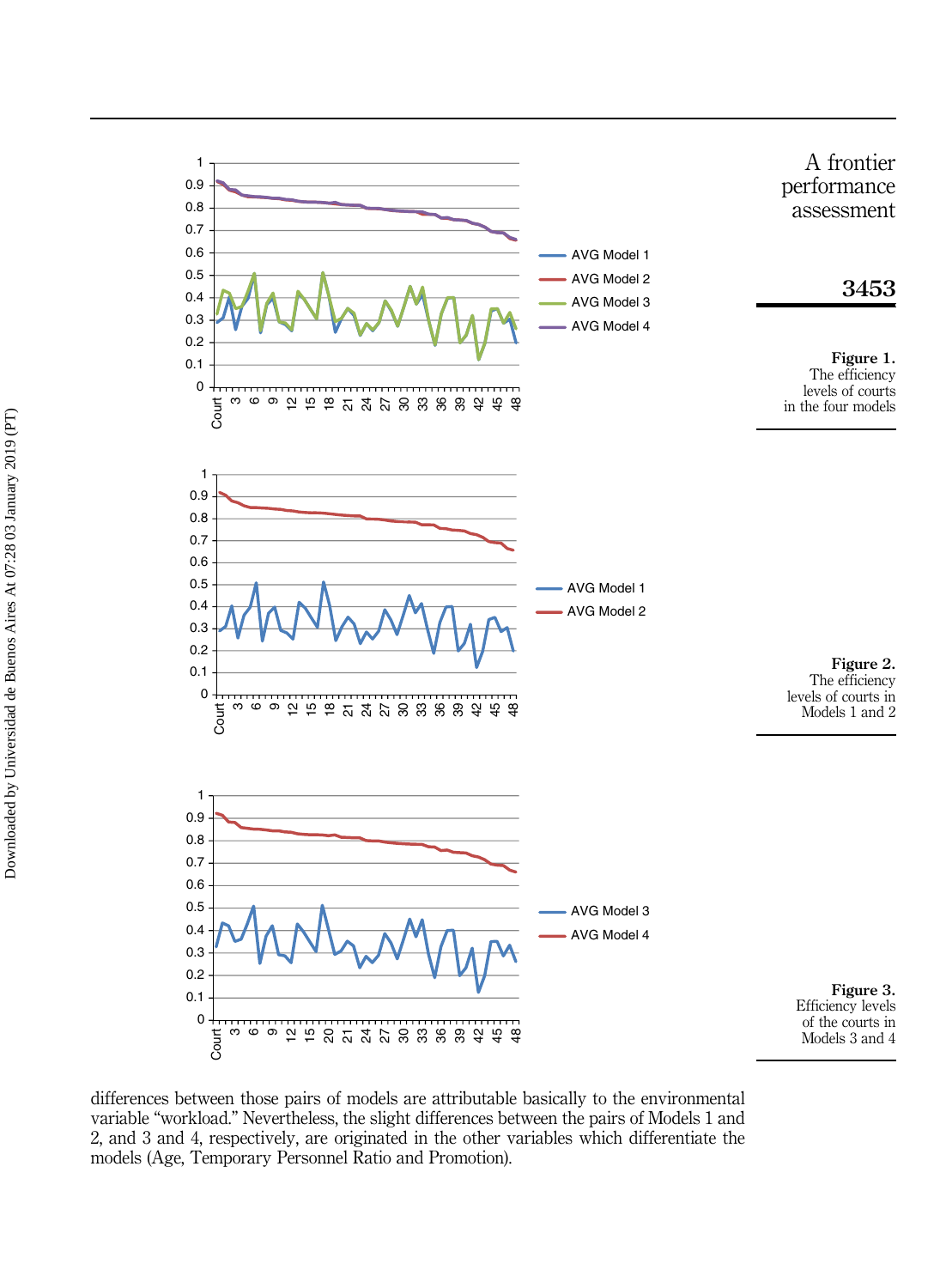3454

#### 5. Determinants of efficiency in Criminal Instruction Courts

This section analyzes the main factors affecting efficiency in the Criminal Instruction Courts applying econometric techniques. First, we present the estimation methodology, including its results for the several models in the period 2006–2010. Next, we interpret the determinants of efficiency in the courts.

The factors affecting the efficiency of the criminal instruction courts were obtained with DEA Model 2. To analyze the correlation between these factors and efficiency measures, we used a fixed-effects panel data model. This model can be represented in the following way:

$$
Log(Y_{it}) = \beta_0 + \sum_{k=1}^{K} \beta_k x_{ki} + \alpha_i + u_t + \varepsilon_{it},
$$
\n(3)

where  $Log(Y_{it})$  represents the logarithms of the efficiency score obtained by utilizing DEA (dependent variable),  $x_{ki}$  represents the k explanatory variables (independent variables),  $\alpha_i$  is the time invariant fixed effect for each entity,  $u_t$  is the control for fixed effects by year and  $\varepsilon_{it}$ is the error for each entity annually.

The independent variables considered in the different model specifications are Percentage of Female Personnel, Seniority of the Personnel and its square, Age of the Judges and its square, Percentage of Temporary Personnel in the court, Percentage of Tenured Personnel and a dummy for Surrogate Judges. Since the variables (with the exception of the dummies) are expressed in natural logarithms, the estimated coefficients can be interpreted as elasticities.

In Table V, the variables that were utilized are presented in levels. The sample has 245 observations from 2006 to 2010 only corresponding to the Criminal Instruction Courts. As shown, the averages of the variables tend to have a low variability over time, with the Proportion of Surrogate Judges as the exception.

We estimated several models that are presented in Table VI (named with capital letters A, B, C and D to clearly distinguish them from DEA Models 1, 2, 3 and 4). They enable to analyze the significance of the considered variables. Each model represents a different combination of explanatory variables. Employing a fixed-effect model is justified by the need for time and court controls, for improving the estimations since unobserved variables are not affecting the estimated coefficients.

The signs of the coefficients shown in Table VI indicate different effects of variables. The coefficients in all the models keep the same signs, and the significant variables are robust to the specification of the model.

Seniority of the personnel positively affects the efficiency of the criminal instruction courts. This result is expected since the personnel can increase their productivity if they acquire experience. Regarding Age of Judges, the study finds that older judges are more inefficient

|                                      | 2006   | 2007   | 2008   | 2009   | 2010   | Total  |
|--------------------------------------|--------|--------|--------|--------|--------|--------|
| Efficiency                           | 0.4735 | 0.5159 | 0.6411 | 0.6864 | 0.6247 | 0.5903 |
| Age of Judges                        | 49     | 49     | 50     | 51     | 51     | 50     |
| Age of Personnel                     | 35     | 34     | 34     | 35     | 35     | 35     |
| Seniority of Judges                  | 17     | 18     | 19     | 20     | 20     | 19     |
| Seniority of Personnel               | 10     | 10     | 10     | 10     | 10     | 10     |
| Proportion of Female Personnel       | 0.47   | 0.47   | 0.5    | 0.51   | 0.49   | 0.49   |
| Proportion of Temporary Personnel    | 0.28   | 0.24   | 0.26   | 0.24   | 0.28   | 0.26   |
| Proportion of Professional Personnel | 0.43   | 0.43   | 0.45   | 0.48   | 0.47   | 0.45   |
| Proportion of Surrogate Judges       | 0.16   | 0.08   | 0.14   | 0.27   | 0.27   | 0.18   |

Downloaded by Universidad de Buenos Aires At 07:28 03 January 2019 (PT) Downloaded by Universidad de Buenos Aires At 07:28 03 January 2019 (PT)

Table V. Criminal instruction courts (averages by year)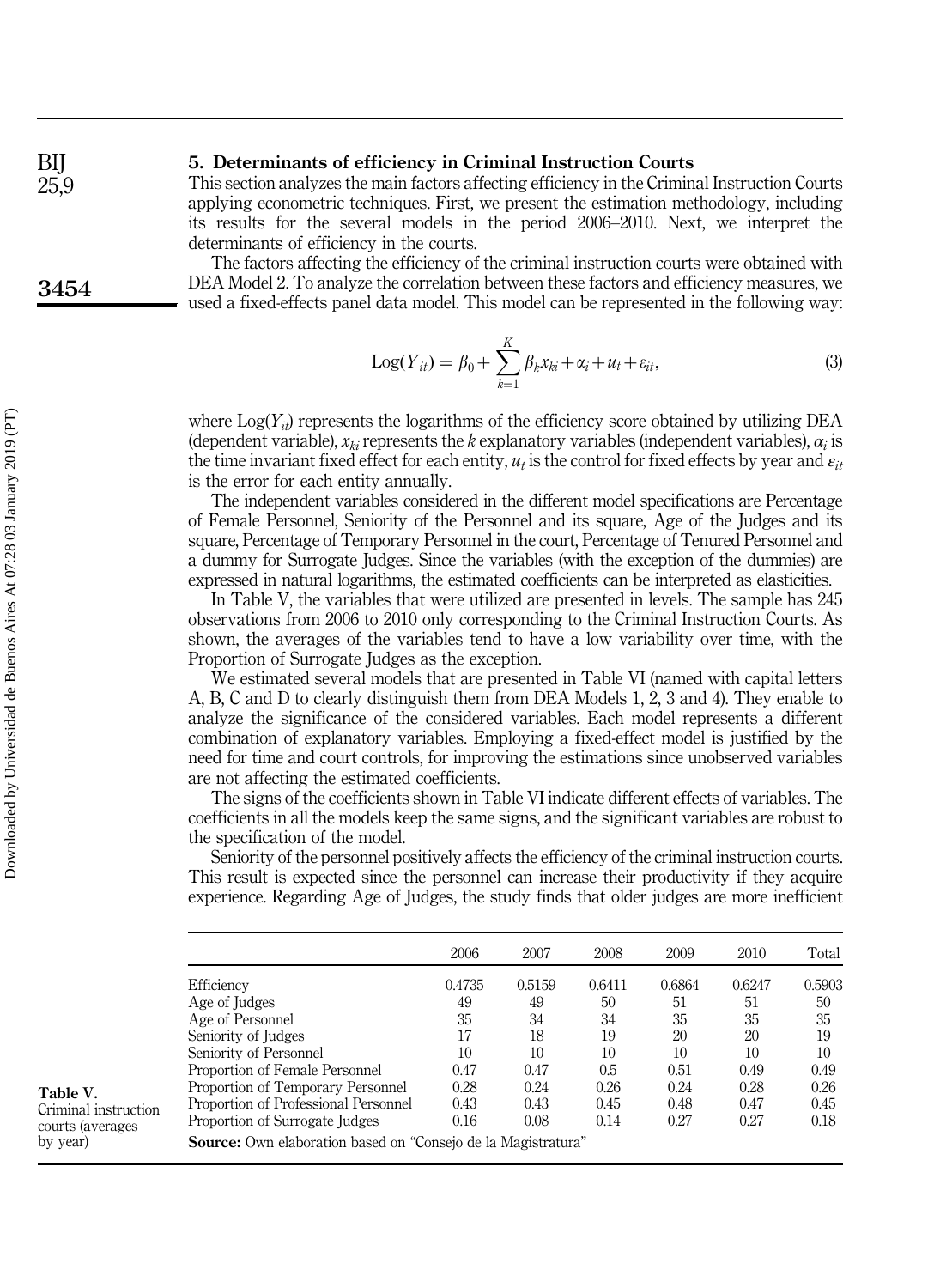| Variables                                             | Description                                                                                | Model A                          | Model B                          | Model C                         | Model D                          | A frontier<br>performance        |
|-------------------------------------------------------|--------------------------------------------------------------------------------------------|----------------------------------|----------------------------------|---------------------------------|----------------------------------|----------------------------------|
| LogSeniority                                          | Seniority of<br>Personnel                                                                  | $3.104*(1.743)$                  | $3.030*$ (1.748)                 | $3.351*$ (1.733)                | $3.071*$ (1.755)                 | assessment                       |
| Log <sup>2</sup> Seniority                            | Seniority of<br>Personnel                                                                  | $-0.709*$ (0.386)                | $-0.698*$ (0.387)                | $-0.763**$ (0.383)              | $-0.703*$ (0.388)                |                                  |
| LogJudgeAge                                           | (squared)<br>Age of Judges                                                                 | $-23.61**$ (11.94)               | $-22.78*(11.97)$                 | $-23.60**$ (11.91)              | $-23.52*(11.98)$                 | 3455                             |
|                                                       | Log <sup>2</sup> JudgeAge Age of Judges<br>(squared)                                       | $2.997*$ (1.532)                 | $2.895*$ (1.536)                 | $3.000*$ (1.528)                | $2.985*$ (1.537)                 |                                  |
| Surrogate                                             | Proportion of<br>Surrogate Judges                                                          | $0.131* (0.0703)$                | $0.121*(0.0703)$                 | $0.129*(0.0718)$                | $0.131* (0.0707)$                |                                  |
| Temporary                                             | Proportion of<br>Temporary<br>Personnel                                                    |                                  |                                  | 0.0998(0.0642)                  |                                  |                                  |
| Tenured                                               | Proportion of<br>Tenured<br>Personnel                                                      | 0.172(0.109)                     |                                  | 0.141(0.109)                    | 0.173(0.11)                      |                                  |
| Female                                                | Proportion of<br>Female Personnel                                                          |                                  |                                  |                                 | 0.0187(0.0994)                   |                                  |
| Constant<br><b>Observations</b><br>$R^2$<br>Number of |                                                                                            | $42.67*$ (23.09)<br>294<br>0.277 | $40.98* (23.14)$<br>294<br>0.270 | $42.10*(23.03)$<br>283<br>0.275 | $42.57*$ (23.14)<br>294<br>0.277 |                                  |
| courts                                                |                                                                                            | 49                               | 49                               | 49                              | 49                               |                                  |
| <b>Source:</b> Own elaboration                        | <b>Notes:</b> Standard errors in parentheses. * $p < 0.1$ ; ** $p < 0.05$ ; *** $p < 0.01$ |                                  |                                  |                                 |                                  | Table VI.<br>Econometric results |

than younger ones. In both cases (i.e. personnel and judges), the effect of Seniority and Age on efficiency is decreasing, as informed by the squared terms. Proportion of Tenured Personnel and Temporary and Female Personnel in each court are not significant in any of the models.

An interesting result is how efficiency is affected by the existence of Surrogate Judges. The sign of this variable is positive. A possible explanation could be that these judges have more incentives to resolve more cases because they seek to be the tenured judge of the court.

#### 6. Conclusions

The purpose of this paper is to build performance indicators to assess efficiency of the First Instance Federal Courts of Argentina. After determining the efficiency scores using DEA with a database for the period 2006–2010, we conducted a search of the determinants of efficiency in the Criminal Instruction Courts (a subset of the former). This paper's contribution is thus twofold: first, to estimate the relative efficiency for all First Instance Federal Courts in every jurisdiction; and second, to explain the differences in the efficiency in Criminal Instruction Courts. The final goal is to contribute to the judicial statistical system, providing benchmarking tools for decision making and policy design.

For analytical purposes, we consider courts as production units whose main output can be measured by the number of legal decisions issued by year. The production process requires a combination of factors as in any production process. Indeed, the "production of justice" is a "labor-intensive task." In this sense, the empirical literature shows that the justice output depends on certain variables, such as the personnel working in the courts, the availability of staff reinforcement in the courts, the educational level of judges and the prospects for the promotion of judges.

The model developed for the Argentine case was an output-oriented model since we assumed that judges have limited control over the amount of labor resources. The Resolved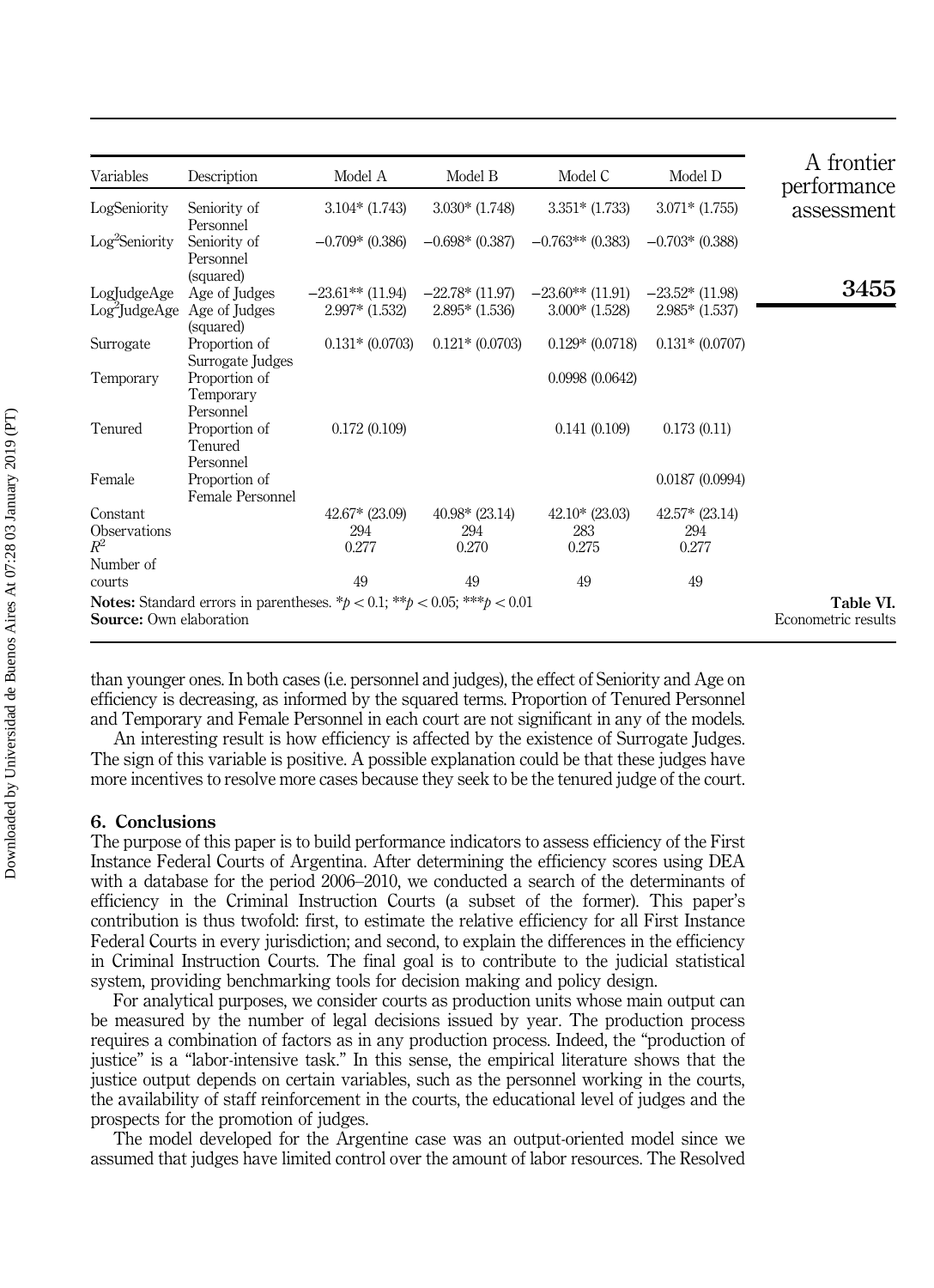Cases were used as outputs, and the Personnel of each court were used as input. Workload was included as an environmental variable, which represents the sum of the existing, admitted and readmitted files.

The data cover the period 2006–2010. Four DEA models were developed based on various CRS, and differing by the environmental and explanatory variables considered. The efficiency analysis was performed by subsamples of courts to ensure the comparability of results.

In general, the use of Workload as an environmental variable significantly increases the average levels of efficiency. In particular the Criminal and Interior jurisdictions have the lowest levels of efficiency if the environmental variable is not considered. Otherwise, the average efficiency levels increase significantly. There is also a significant drop in the levels of efficiency score dispersion in these jurisdictions if the environmental variable is accounted for. In other jurisdictions, the inclusion of the environmental variable generates increased levels of efficiency but yields only minor changes in their distribution. The average efficiency difference between the Interior courts and the rest could be based on the fact that the former are multijurisdictional courts deciding over highly heterogeneous causes.

To investigate the factors affecting the efficiency in the Criminal Instruction Courts, we used fixed-effects panel data models. The estimates show some interesting findings. One of them reveals that Surrogate Judges are more efficient than Tenured Judges on average. Another finding shows that courts with Senior Judges have a lower average efficiency.

The work underlying this paper could be seen as a step into the development of consistent statistics and benchmarking indicators and the design of analytical methodologies to estimate relative efficiency for the courts of all federal jurisdictions. Analytical models were applied to explain the differences in efficiency in Criminal Instruction Courts, and this methodology could be extended to other kinds of courts in the future. Future research would be interesting to develop the underlying economic model using econometric methods. Finally, this paper has direct public policy implications, as these methodologies are useful tools to benchmark and set incentive schemes.

#### Notes

- 1. "Interior Courts" deal with federal cases in the interior of the country (i.e. provinces outside the city of Buenos Aires).
- 2. From 2006 to 2016, the difference between the "informed" pending cases at the end of each year and the "adjusted" pending cases represent the 0.17 percent of total pending cases in the same period. The courts with the most adjustments are the National Commercial Courts since the pending cases at the beginning of the year for those courts are not "informed."
- 3. Standard deviations and dispersion coefficients are not included in the table.
- 4. Initially, we developed both CRS and VRS models, but no differences were found in efficiency levels. Additionally, we applied a Kolmogorov–Smirnov or K–S test (as developed by Banker and Natarajan, 2004) which allows testing the null hypothesis of constant returns to scale in the sample. The K–S statistic quantifies a distance between the empirical distribution functions of two samples, in this case, efficiency levels under CRS vs efficiency levels under VRS. The low value of the K–S statistic does not allow to reject the null hypothesis.

#### References

- Andersen, B., Henriksen, B. and Spjelkavik, I. (2008), "Benchmarking applications in public sector principal–agent relationships", [Benchmarking: An International Journal](https://www.emeraldinsight.com/action/showLinks?doi=10.1108%2FBIJ-09-2017-0244&system=10.1108%2F14635770810915913&citationId=p_1), Vol. 15 No. 6, pp. 723-741.
- Banker, R.D. and Natarajan, R. (2004), "Statistical tests based on DEA efficiency scores", in Cooper, W., Seiford, L. and Zhu, J. (Eds), *[Handbook on Data Envelopment Analysis](https://www.emeraldinsight.com/action/showLinks?doi=10.1108%2FBIJ-09-2017-0244&crossref=10.1007%2F1-4020-7798-X_11&citationId=p_2)*, KAP, Norwell, MA, pp. 299-321.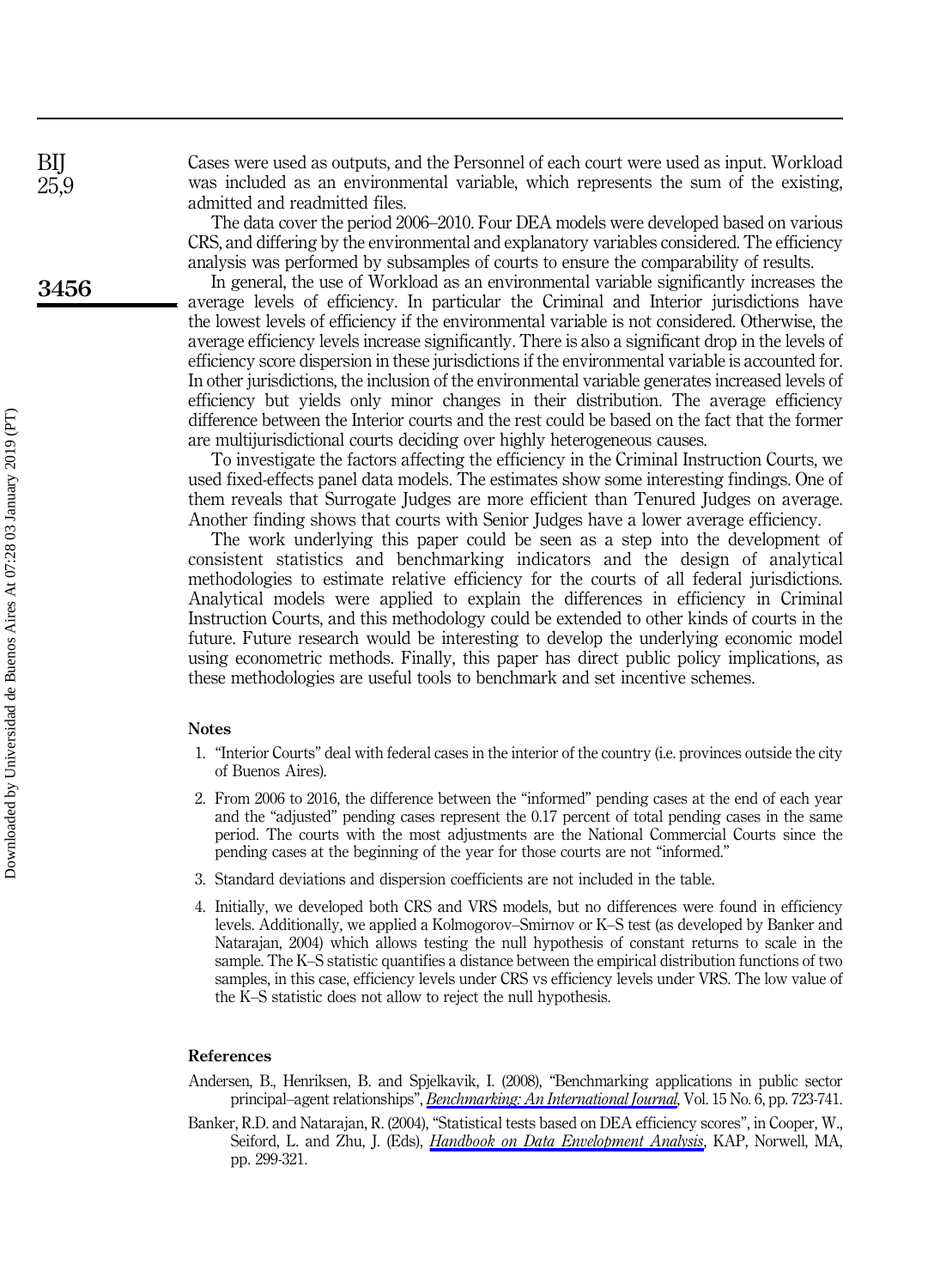- Beenstock, M. and Haitovsky, Y. (2004), "Does the appointment of judges increase the output of the judiciary?", *[International Review of Law and Economics](https://www.emeraldinsight.com/action/showLinks?doi=10.1108%2FBIJ-09-2017-0244&crossref=10.1016%2Fj.irle.2004.10.006&isi=000226621700004&citationId=p_3)*, Vol. 24 No. 3, pp. 351-369.
- Bhattacharya, M. and Smyth, R. (2001), "Aging and productivity among judges: some empirical evidence from the high court of Australia", *[Australian Economic Papers](https://www.emeraldinsight.com/action/showLinks?doi=10.1108%2FBIJ-09-2017-0244&crossref=10.1111%2F1467-8454.00122&citationId=p_4)*, Vol. 40 No. 2, pp. 199-212.
- Buscaglia, E. and Dakolias, M. (1999), Comparative International Study of Court Performance Indicators: A Descriptive and Analytical Account, World Bank, Washington, DC.
- Buscaglia, E. and Ulen, T. (1997), "A quantitative assessment of efficiency of the judicial sector in Latin America", *[International Review of Law and Economics](https://www.emeraldinsight.com/action/showLinks?doi=10.1108%2FBIJ-09-2017-0244&crossref=10.1016%2FS0144-8188%2897%2900007-0&isi=A1997XD23000009&citationId=p_6)*, Vol. 17, pp. 275-291.
- Dalton, T. and Singer, J.M. (2008), "A matter of size: an analysis of court efficiency using hierarchical linear modeling", Social Science Research Network.
- de Sousa, M.d.C.S and Schwengber, S.B. (2005), "Efficiency estimates for judicial services in Brazil: nonparametric FDH and the expected Ordem-M efficiency scores for Rio Grande do Sul Courts", XXXIII Encontro Nacional da ANPEC, Natal.
- Dimitrova-Grajzl, V., Grajzl, P., Sustersic, J. and Zajc, K. (2011), "Judicial incentives and performance at lower courts: evidence from Slovenian judge-level data", Review of Law and Economics, Vol. 8 No. 1, pp. 215-252.
- Espasa, M. and Esteller-Moré, A. (2011), "Is inefficiency under control in the justice administration?", Working Paper of Funcas, Vol. 619, pp. 1-21.
- Farrell, M.J. (1957), "The measurement of productive efficiency", *Journal of the Royal Statistical Society*: [Series A \(General\)](https://www.emeraldinsight.com/action/showLinks?doi=10.1108%2FBIJ-09-2017-0244&crossref=10.2307%2F2343100&isi=A1957XF53400001&citationId=p_11), Vol. 120 No. 3, pp. 253-290.
- Finocchiaro, C. and Guccio, C. (2012), "Searching for the source of technical inefficiency of Italian judicial districts: an empirical investigation", *[European Journal of Law and Economics](https://www.emeraldinsight.com/action/showLinks?doi=10.1108%2FBIJ-09-2017-0244&isi=000344803800001&citationId=p_12)*, Vol. 38, pp. 368-391, doi: 10.1007/s10657-012-9329-0.
- Ganley, J.A. and Cubbin, J.S. (1993), Public Sector Efficiency Measurement: Applications of Data Envelopment Analysis, Elsevier, North-Holland.
- García-Rubio, M. and Elbialy, N. (2011), "Assessing judicial efficiency of Egyptian first instance courts a DEA analysis", Discussion Paper No. 19-2011, MAGKS, Joint Discussion Paper Series in Economics.
- Gorman, M. and Ruggiero, J. (2009), "Evaluating US judicial district prosecutor performance using DEA: are disadvantaged counties more inefficient?", *[European Journal of Law and Economics](https://www.emeraldinsight.com/action/showLinks?doi=10.1108%2FBIJ-09-2017-0244&crossref=10.1007%2Fs10657-008-9093-3&isi=000264810200004&citationId=p_15)*, Vol. 27 No. 3, pp. 275-283.
- Gunasekaran, A. (2005), "Benchmarking in public sector organizations", *[Benchmarking: An](https://www.emeraldinsight.com/action/showLinks?doi=10.1108%2FBIJ-09-2017-0244&system=10.1108%2Fbij.2005.13112daa.001&citationId=p_16)* [International Journal](https://www.emeraldinsight.com/action/showLinks?doi=10.1108%2FBIJ-09-2017-0244&system=10.1108%2Fbij.2005.13112daa.001&citationId=p_16), Vol. 12 No. 4, pp. 401-406.
- Gunasekaran, A. and Putnik, G.D. (2006), "Performance measures, benchmarking and best practices in the new economy", Benchmarking: An International Journal, Vol. 13 Nos 1-2, pp. 225-230.
- Guzowska, M. and Strack, T. (2010), "An examination of the efficiency of polish public sector entities based on public prosecutors offices", Operations Research and Decisions, Vol. 2, pp. 41-57.
- Hagstedt, K. and Proos, J. (2008), Has the Recent Restructuring of the Swedish District Courts Improved Efficiency? A DEA Analysis, Uppsala University, Department of Economics, Bachelor's Thesis (Examensarbete C).
- Kittelsen, S.A.C. and Førsund, F.R. (1992), "Efficiency analysis of Norwegian district courts", [The](https://www.emeraldinsight.com/action/showLinks?doi=10.1108%2FBIJ-09-2017-0244&crossref=10.1007%2FBF00158357&citationId=p_20) **[Journal of Productivity Analysis](https://www.emeraldinsight.com/action/showLinks?doi=10.1108%2FBIJ-09-2017-0244&crossref=10.1007%2FBF00158357&citationId=p_20)**, Vol. 3 No. 3, pp. 277-306.
- Klingner, S., Stephanie, P. and Michael, B. (2015), "Service productivity in different industries an empirical investigation", [Benchmarking: An International Journal](https://www.emeraldinsight.com/action/showLinks?doi=10.1108%2FBIJ-09-2017-0244&system=10.1108%2FBIJ-04-2013-0047&citationId=p_21), Vol. 22 No. 2, pp. 238-253.
- Lewin, A., Morey, R. and Cook, T. (1982), "Evaluating the administrative efficiency of courts", [Omega](https://www.emeraldinsight.com/action/showLinks?doi=10.1108%2FBIJ-09-2017-0244&crossref=10.1016%2F0305-0483%2882%2990019-6&isi=A1982PC89800008&citationId=p_22), Vol. 10, pp. 401-411.
- Pastor, S. (2003), "Eficiencia y Eficacia de la Justicia", Papeles de Economía Española No. 95.

A frontier performance assessment